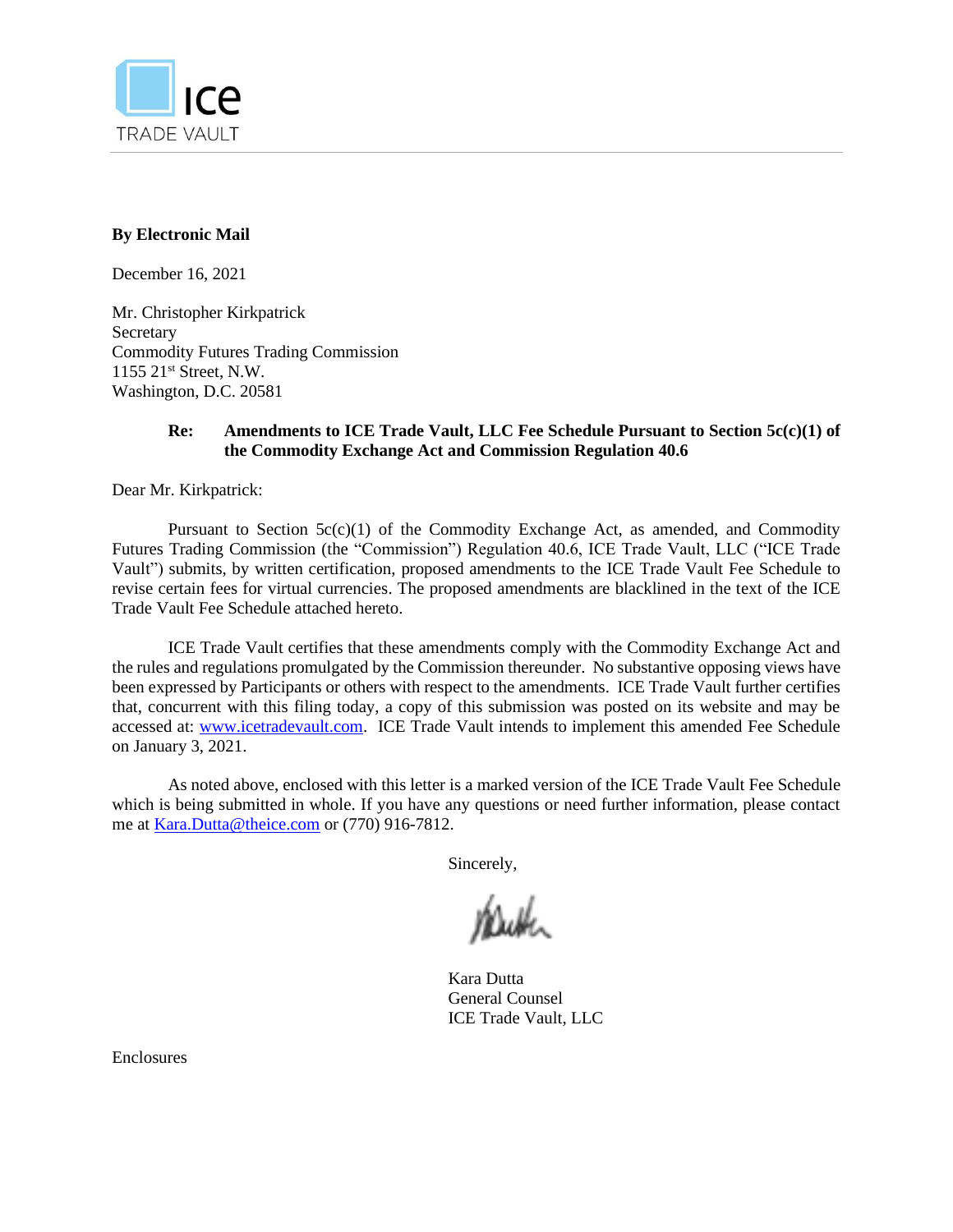| <b>SUBMISSION COVER SHEET</b>                                                                                                                                                      |  |  |  |
|------------------------------------------------------------------------------------------------------------------------------------------------------------------------------------|--|--|--|
| <b>Registered Entity Identifier Code (optional)</b><br>Date: December 16, 2021<br><b>IMPORTANT: CHECK BOX IF CONFIDENTIAL TREATMENT IS REQUESTED.</b>                              |  |  |  |
| <b>ORGANIZATION</b><br><b>ICE Trade Vault, LLC</b>                                                                                                                                 |  |  |  |
| <b>DCM</b><br><b>SEF</b><br><b>FILING AS A:</b><br><b>DCO</b><br><b>ECM/SPDC</b><br>$X$ SDR                                                                                        |  |  |  |
| <b>TYPE OF FILING</b>                                                                                                                                                              |  |  |  |
| <b>Rules and Rule Amendments</b>                                                                                                                                                   |  |  |  |
| Certification under $\S$ 40.6 (a) or $\S$ 41.24 (a)<br>$\boldsymbol{X}$                                                                                                            |  |  |  |
| "Non-Material Agricultural Rule Change" under $\S$ 40.4 (b)(5)                                                                                                                     |  |  |  |
| Notification under $\S$ 40.6 (d)                                                                                                                                                   |  |  |  |
| Request for Approval under $\S 40.4$ (a) or $\S 40.5$ (a)                                                                                                                          |  |  |  |
| Advance Notice of SIDCO Rule Change under § 40.10 (a)                                                                                                                              |  |  |  |
| <b>Products</b>                                                                                                                                                                    |  |  |  |
| Certification under § 39.5(b), § 40.2 (a), or § 41.23 (a)                                                                                                                          |  |  |  |
| Swap Class Certification under $\S$ 40.2 (d)                                                                                                                                       |  |  |  |
|                                                                                                                                                                                    |  |  |  |
| Request for Approval under $\S$ 40.3 (a)                                                                                                                                           |  |  |  |
| Novel Derivative Product Notification under § 40.12 (a)                                                                                                                            |  |  |  |
| <b>RULE NUMBERS</b>                                                                                                                                                                |  |  |  |
| ICE Trade Vault, LLC Fee Schedule                                                                                                                                                  |  |  |  |
| <b>DESCRIPTION</b>                                                                                                                                                                 |  |  |  |
| ICE Trade Vault, LLC has amended the ICE Trade Vault Fee Schedule to revise fees related<br>to virtual currency swaps. The amended ICE Trade Vault Fee Schedule is scheduled to be |  |  |  |

effective on January 3, 2021.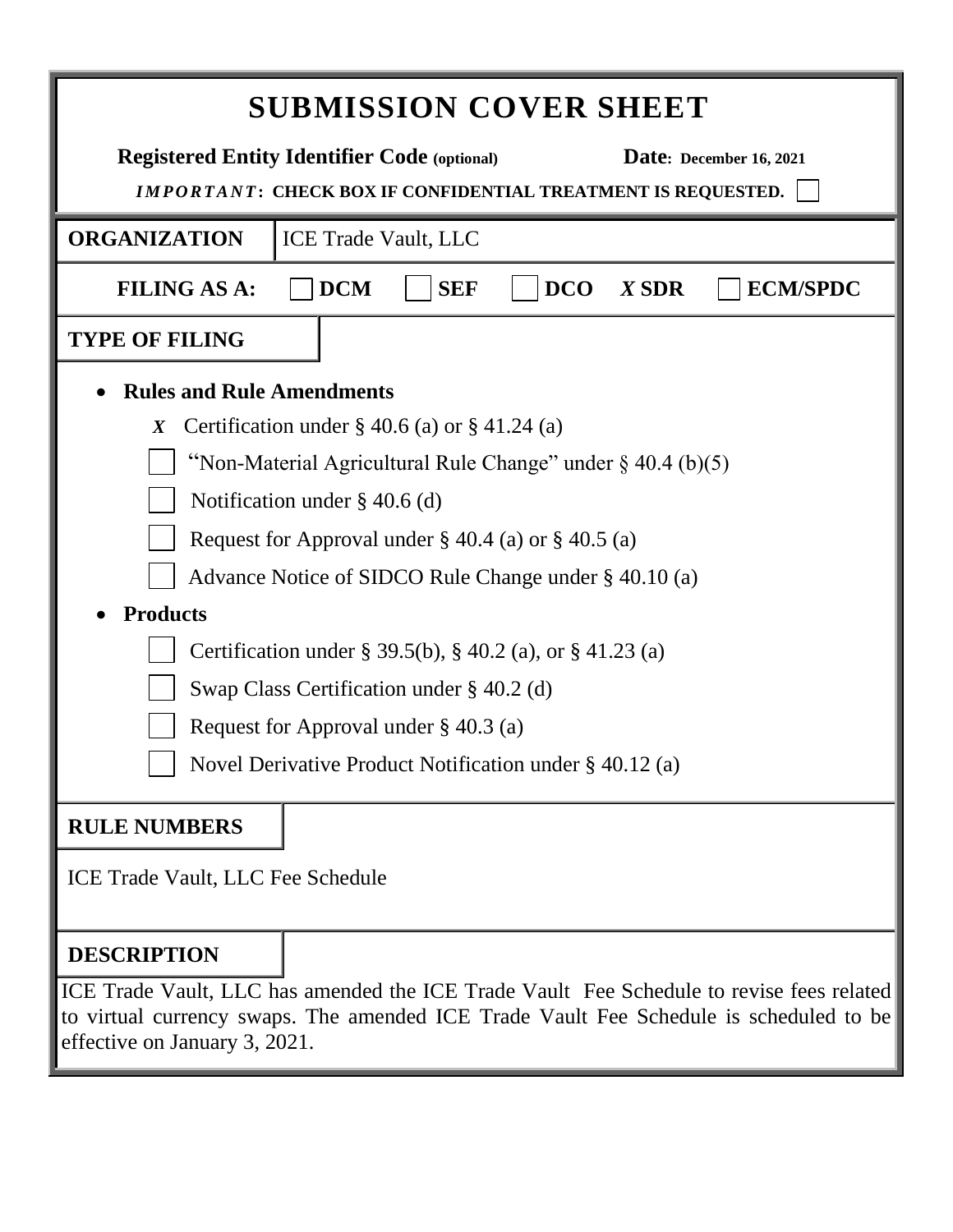

#### **ICE Trade Vault Service and Pricing Schedule**

The following fee structure for ICE Trade Vault is applicable to the reporting of data in respect of swaps in the Commodity, FX, Credit, and Interest Rates Asset Class to the ICE SDR Service:

- o Repository fees will be charged based on a published rate per quantity unit or notional for each asset class as set forth in the following:
	- Credit Asset Class Annex A
	- Commodity Asset Class Annex B.
	- **FX Asset Class Annex C.**
	- Interest Rates Asset Class Annex D.
- Repository Fees for all asset classes will be assessed upon acceptance of the initial trade record for a Swap by the SDR and will be charged as follows:
	- $\circ$  Uncleared/Bilateral Swap or Uncleared/Bilateral Option<sup>1</sup> A Repository Fee will be charged to each Participant that is a party to the Trade, except that only the party that is not the designated reporting party under CFTC Regulations will be charged in the case of a voluntary supplemental report (as such term is used in Part 45 of the CFTC Regulations);
	- $\circ$  On-Facility "Intended-To-Be-Cleared" (ITBC) Trades<sup>2</sup> No Repository Fee will be charged to either Participant that is a party to an original (aka "alpha") Swap or Option executed on a swap execution facility (SEF) or designated contract market (DCM) and submitted for clearing contemporaneously with execution. A repository fee will be charged to the SEF or DCM submitting the original Swap or Option to ICE Trade Vault;
	- $\circ$  Clearing Swap or Clearing Option A Repository Fee will be charged to the Derivatives Clearing Organization ("DCO") that cleared the Swap or Option; and
	- $\circ$  Exchange for Related Position ("EFRP") No Repository Fee will be charged to Participants that are a party to the EFRP.
- **EXP** Investment Manager Participants<sup>3</sup>: Investment Manager Participants reporting trades on behalf of the funds and client accounts they manage or advise will be charged as a single entity for all trade sides for which they are listed as adviser. The underlying funds and client accounts will not be charged a fee. The minimum and cap listed herein will be applied at the Asset/Investment Manager/Agent Participant level, inclusive of their own trades or any trades reported by them as an Agent.
- For all transactions reported by a Third Party Reporter, the Third Party Reporter will only be charged a Repository Fee for those transactions it reports on behalf of non-Participants of ICE Trade Vault

<sup>1</sup> The references to Uncleared/Bilateral Swap and Uncleared/Bilateral Option include an original (aka "alpha") Swap or Option that is *not* executed on a swap execution facility or designated contract market but is submitted for clearing following execution.

 $2$  This term refers to trades that are (i) of a type accepted for clearing by a DCO and (ii) intended to be submitted for clearing contemporaneously with execution.

<sup>&</sup>lt;sup>3</sup> The term "Investment Manager Participant" refers to a firm that provides investment advice to or otherwise acts as investment manager for third party accounts or funds for compensation.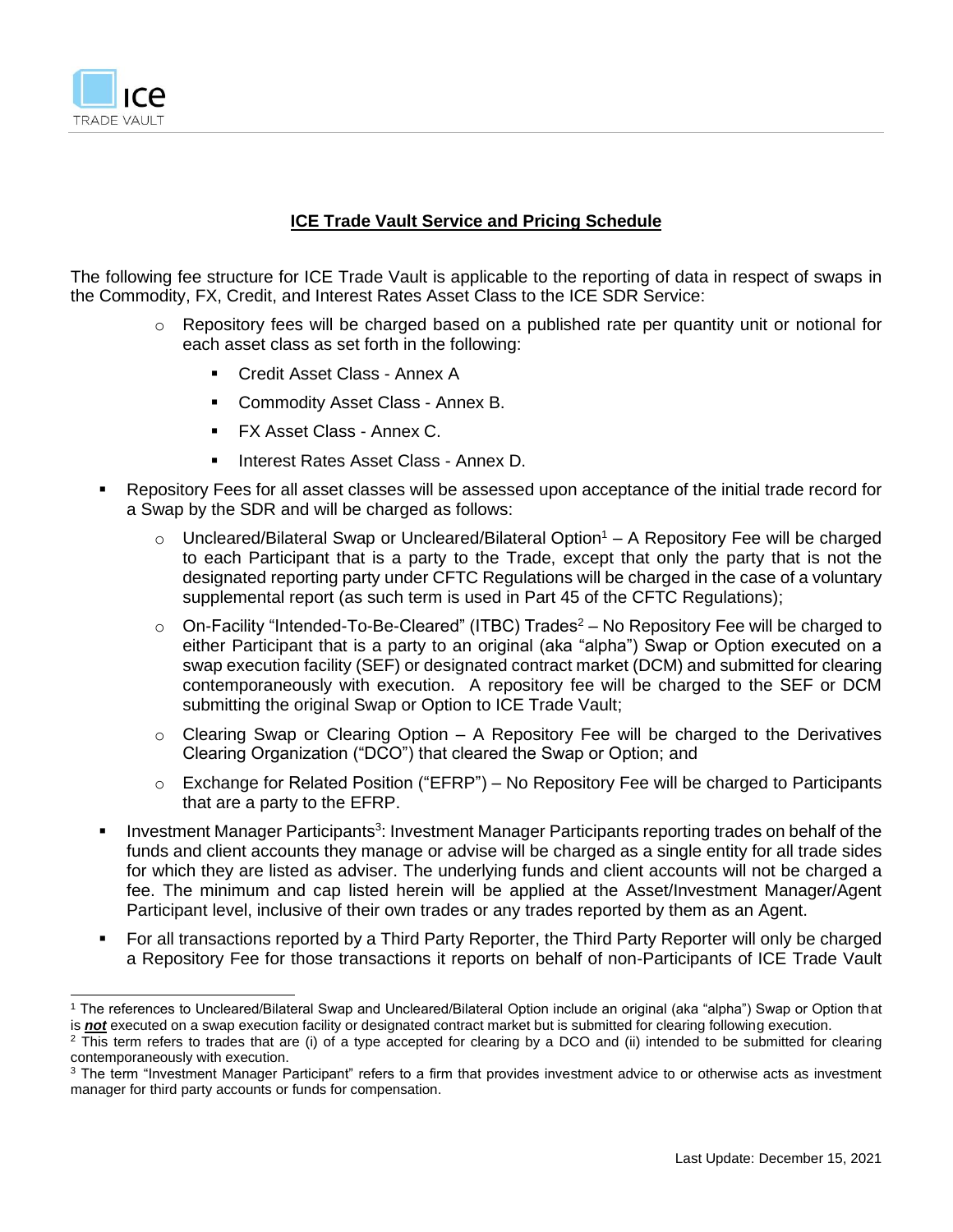

and will be charged in the following manner:

- o If the Third Party Reporter is reporting only for one non-Participant, it will be charged the Repository Fee.
- $\circ$  The minimum and cap listed herein will be applied to each non-participant for which the Third Party Reporter is reporting.
- For all transactions reported by a Third Party Reporter on behalf of a Participant, the Participant will only be charged a Repository Fee for those transactions.
- **•** Trusted Sources will be charged a \$10,000 connection fee at the time of onboarding and a minimum monthly fee of \$5,000 per month across all asset classes. In a given month, each Trusted Source shall be invoiced the greater of (i) the total of all Repository Fees incurred across all asset classes, or (ii) \$5,000.
- The minimum monthly invoice per Participant (other than Trusted Sources) will be \$375 across all asset classes. In a given month, each Participant shall be invoiced the greater of (i) the total of all Repository Fees incurred by Participant across all asset classes, or (ii) \$375. The minimum monthly invoice only applies to Participants who have open positions in any asset class in the SDR.
- The maximum monthly invoice ("Cap") per Participant (other than Trusted Sources) will be \$44,500 across all asset classes, including Commodities, Credit, FX, and Interest Rates. In a given month, no fee will be due to ICE Trade Vault from a Participant (other than a Trusted Source) above this amount.
- No rebates, share of profits, or dividends will be paid to any Participant or group of Participants.
- No additional fees will be assessed by ICE Trade Vault for storing trade data, processing life-cycle events, valuations, supporting upgrades, integrating and maintaining APIs or help desk assistance.
- **ICE Trade Vault will only assess fees as detailed above. All fees charged by ICE Trade Vault are** uniform, equitable and non-discriminatory and payments are due 30 calendar days from the invoice date.
- ICE Trade Vault invoices will be available by the 4<sup>th</sup> business day of each month via the web portal and it is the responsibility of each Participant or Trusted Source to print and/or export the invoices for payment as the invoices will not be sent to Participants. An accounting contact should be maintained in the Contact page to receive notifications of ICE Trade Vault invoice availability.
- A Participant has 30 days from the date of invoice to reconcile and dispute any charges, after which the Participant will be deemed to have accepted all charges as correct.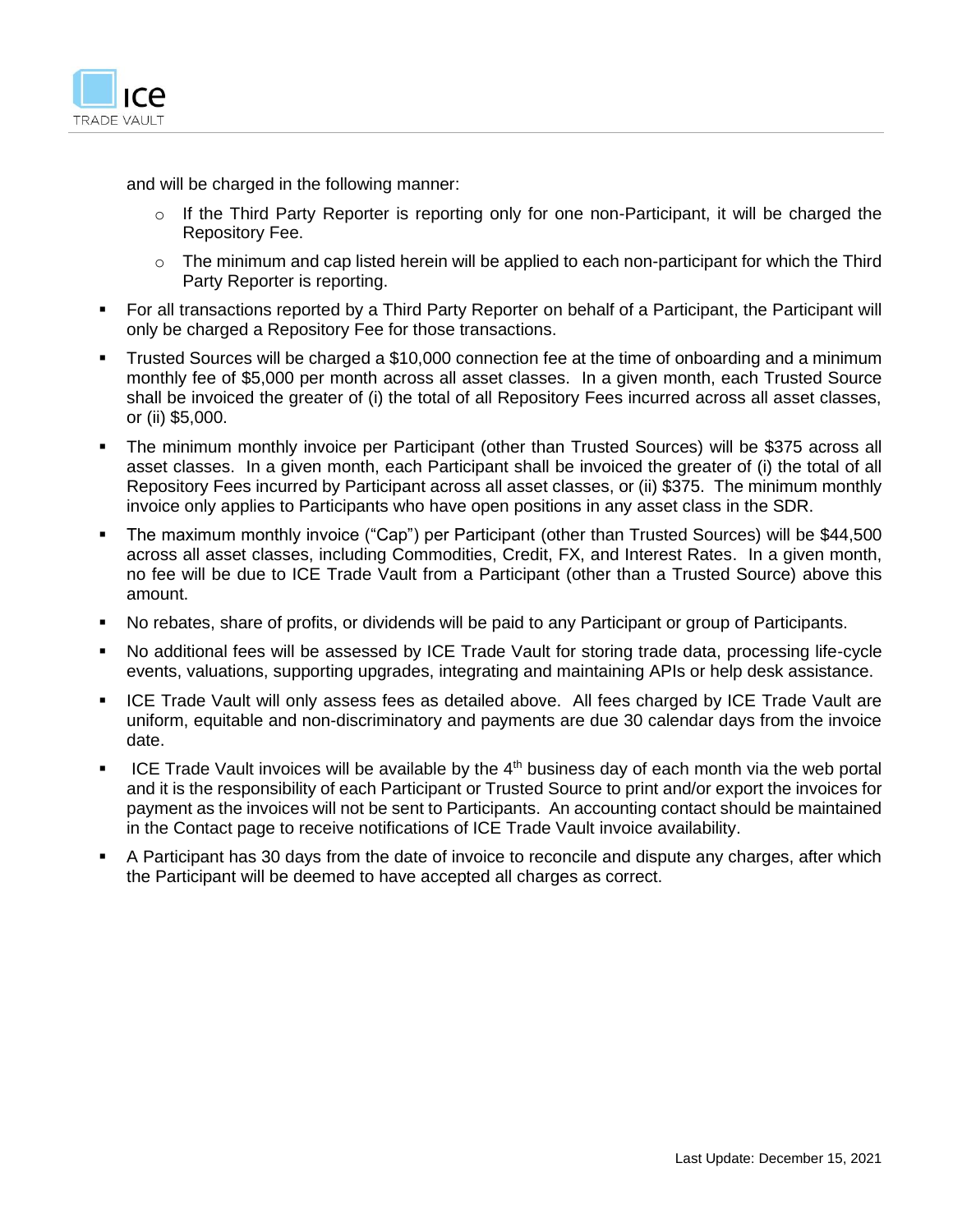

# **Service and Pricing Schedule**

Annex A: Repository Fees for the Credit Asset Class

Set forth below are the Repository Fee Rates to be applied upon acceptance of an initial trade record in respect of Swaps in the Credit Asset Class to the ICE SDR Service:

### *CREDIT ASSET CLASS*

Repository Fee rates for the Credit Asset Class will be as follows:

| <b>Contract Type</b><br>Rate                              | <b>Cleared Swap Rate</b>        | <b>Cleared Option</b> |
|-----------------------------------------------------------|---------------------------------|-----------------------|
| Index<br>notional                                         | \$0.45 per \$1mm notional       | \$0.45 per \$1mm      |
| <b>Contract Type</b><br><b>Uncleared/Bilateral Option</b> | <b>Uncleared/Bilateral Swap</b> |                       |
| Index<br>notional                                         | \$0.45 per \$1mm notional       | \$0.45 per \$1mm      |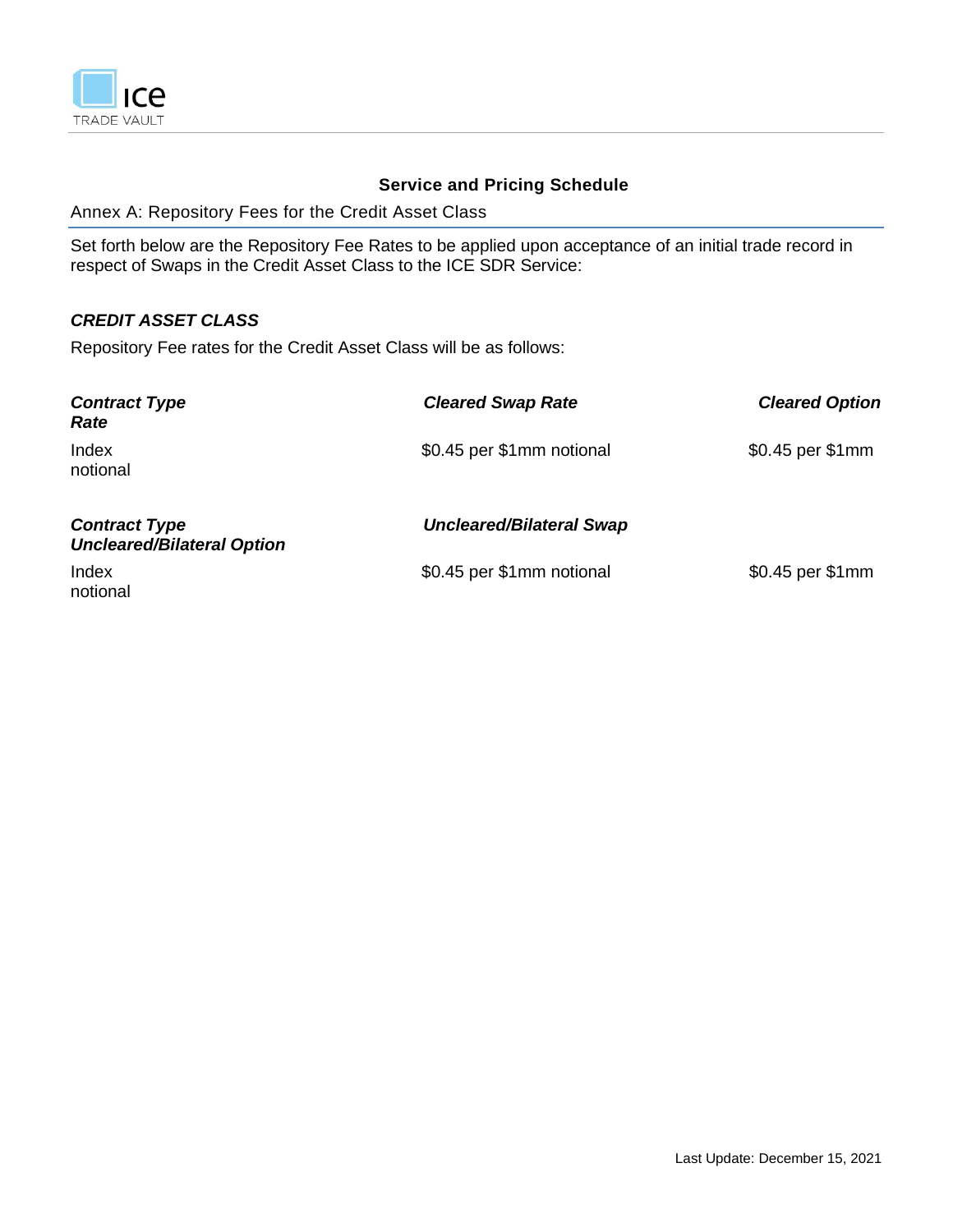

# Annex B: Repository Fees for the Commodity Asset Class

Set forth below are the Repository Fee Rates to be applied upon acceptance of an initial trade record in respect of Swaps in the Commodity Asset Class to the ICE SDR Service:

### **Uncleared/Bilateral Swap, Uncleared/Bilateral Option, Cleared Swap or Cleared Option:**

|                        | <b>Quantity Unit/Notional</b> | <b>Rate when Contract</b>          | <b>Rate when Contract</b>           |
|------------------------|-------------------------------|------------------------------------|-------------------------------------|
| <b>Market Type</b>     | <b>Unit</b>                   | $Type = Swap$ or<br><b>Forward</b> | Type = Option or<br><b>Swaption</b> |
| <b>COMMODITY INDEX</b> | <b>AUD</b>                    | \$0.00000079                       | \$0.0000012                         |
| <b>COMMODITY INDEX</b> | CAD                           | \$0.00058                          | \$0.00087                           |
| <b>COMMODITY INDEX</b> | <b>EUR</b>                    | \$0.00078                          | \$0.0012                            |
| <b>COMMODITY INDEX</b> | <b>GBP</b>                    | \$0.00091                          | \$0.0014                            |
| <b>COMMODITY INDEX</b> | <b>INDEX LEVEL</b>            | \$0.00000011                       | \$0.00000017                        |
| <b>COMMODITY INDEX</b> | <b>ETF UNIT</b>               | \$0.000028                         | \$0.000042                          |
| <b>COMMODITY INDEX</b> | <b>JPY</b>                    | \$0.0000000091                     | \$0.000000014                       |
| <b>COMMODITY INDEX</b> | <b>USD</b>                    | \$0.0000011                        | \$0.0000017                         |
| <b>CONTINENTAL</b>     |                               |                                    |                                     |
| <b>FINANCIAL</b>       | <b>KW</b>                     | \$0.00001                          | .000015                             |
| <b>NATURAL GAS</b>     |                               |                                    |                                     |
| <b>CONTINENTAL</b>     |                               |                                    |                                     |
| <b>FINANCIAL</b>       | <b>MWH</b>                    | \$0.00034                          | \$0.00051                           |
| <b>NATURAL GAS</b>     |                               |                                    |                                     |
| <b>CONTINENTAL</b>     |                               |                                    |                                     |
| <b>FINANCIAL</b>       | <b>THERMS</b>                 | \$0.00000034                       | \$0.00000051                        |
| <b>NATURAL GAS</b>     |                               |                                    |                                     |
| <b>CONTINENTAL</b>     | <b>MWH</b>                    | \$0.00062                          | \$0.00093                           |
| <b>FINANCIAL POWER</b> |                               |                                    |                                     |
| <b>CONTINENTAL</b>     |                               |                                    |                                     |
| <b>PHYSICAL</b>        | <b>MWH</b>                    | \$0.00034                          | \$0.00051                           |
| <b>NATURAL GAS</b>     |                               |                                    |                                     |
| <b>CONTINENTAL</b>     | <b>MWH</b>                    | \$0.00062                          | \$0.00093                           |
| PHYSICAL POWER         |                               |                                    |                                     |
| <b>EMISSIONS</b>       | <b>CALIFORNIA CARBON</b>      | \$0.00030                          | \$0.00045                           |
|                        | <b>ALLOWANCES</b>             |                                    |                                     |
| <b>EMISSIONS</b>       | <b>CAR</b>                    | \$0.00025                          | \$0.00038                           |
| <b>EMISSIONS</b>       | <b>CFI</b>                    | \$0.00025                          | \$0.00038                           |
| <b>EMISSIONS</b>       | <b>CRE</b>                    | \$0.00032                          | \$0.00048                           |
|                        | <b>CROSS STATE AIR</b>        |                                    |                                     |
| <b>EMISSIONS</b>       | POLLUTION RULE TR NOX         | \$0.12                             | \$0.18                              |
|                        | <b>ANNUAL ALLOWANCE</b>       |                                    |                                     |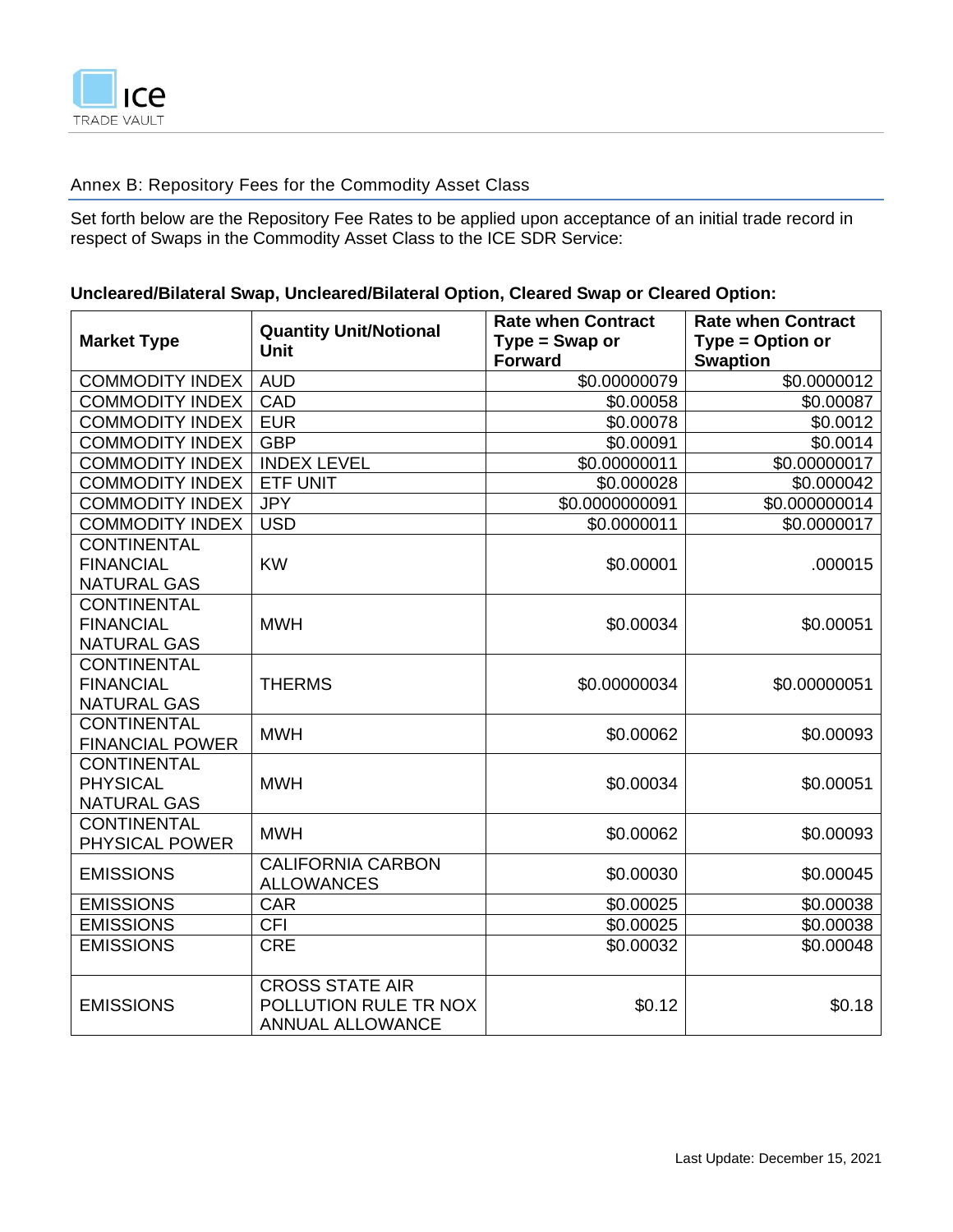

| <b>EMISSIONS</b>                        | <b>CROSS STATE AIR</b><br>POLLUTION RULE TR NOX<br><b>OZONE SEASON</b><br><b>TRADING PROGRAM</b><br><b>ALLOWANCE</b> | \$0.12      | \$0.18      |
|-----------------------------------------|----------------------------------------------------------------------------------------------------------------------|-------------|-------------|
| <b>EMISSIONS</b>                        | <b>CROSS STATE AIR</b><br>POLLUTION RULE TR SO2<br><b>GROUP 1 ALLOWANCE</b>                                          | \$0.024     | \$0.036     |
| <b>EMISSIONS</b>                        | <b>CROSS STATE AIR</b><br>POLLUTION RULE TR SO2<br><b>GROUP 2 ALLOWANCE</b>                                          | \$0.024     | \$0.036     |
| <b>EMISSIONS</b>                        | <b>CRT</b>                                                                                                           | \$0.00025   | \$0.00038   |
| <b>EMISSIONS</b>                        | ERU                                                                                                                  | \$0.00032   | \$0.00048   |
| <b>EMISSIONS</b>                        | <b>EU ALLOWANCE</b>                                                                                                  | \$0.00032   | \$0.00048   |
| <b>EMISSIONS</b>                        | <b>EU CREDIT</b>                                                                                                     | \$0.00032   | \$0.00048   |
| <b>EMISSIONS</b>                        | <b>EUAA</b>                                                                                                          | \$0.00032   | \$0.00048   |
| <b>EMISSIONS</b>                        | MT                                                                                                                   | \$0.00025   | \$0.00038   |
| <b>EMISSIONS</b>                        | <b>MWH REPRESENTING</b><br><b>CONNECTICUT CLASS 1</b><br><b>RECS</b>                                                 | \$0.0020    | \$0.0030    |
| <b>EMISSIONS</b>                        | MWH REPRESENTING<br><b>MASSACHUSETTS CLASS</b><br>1 RECS                                                             | \$0.0020    | \$0.0030    |
| <b>EMISSIONS</b>                        | <b>MWH REPRESENTING</b><br><b>NEW JERSEY CLASS 1</b><br><b>RECS</b>                                                  | \$0.0010    | \$0.0015    |
| <b>EMISSIONS</b>                        | <b>REGIONAL GREENHOUSE</b><br><b>GAS INITIATIVE</b>                                                                  | \$0.00010   | \$0.00015   |
| <b>EMISSIONS</b>                        | <b>SFI</b>                                                                                                           | 0.0040      | 0.0060      |
| <b>EMISSIONS</b>                        | <b>TON</b>                                                                                                           | \$0.00010   | \$0.00015   |
| <b>FINANCIAL</b><br><b>AGRICULTURES</b> | <b>BOARD FEET</b>                                                                                                    | \$0.00002   | \$0.00003   |
| <b>FINANCIAL</b><br><b>AGRICULTURES</b> | <b>BU</b>                                                                                                            | 0.000053    | 0.000079    |
| <b>FINANCIAL</b><br><b>AGRICULTURES</b> | <b>CWT</b>                                                                                                           | \$0.00066   | \$0.0010    |
| <b>FINANCIAL</b><br><b>AGRICULTURES</b> | KG                                                                                                                   | \$0.000015  | \$0.000022  |
| <b>FINANCIAL</b><br><b>AGRICULTURES</b> | <b>LBS</b>                                                                                                           | \$0.0000066 | \$0.0000098 |
| <b>FINANCIAL</b><br><b>AGRICULTURES</b> | MT                                                                                                                   | \$0.015     | \$0.022     |
| <b>FINANCIAL</b><br><b>AGRICULTURES</b> | <b>ST</b>                                                                                                            | \$0.0026    | \$0.0039    |
| <b>FINANCIAL COAL</b>                   | MT                                                                                                                   | \$0.000072  | \$0.00011   |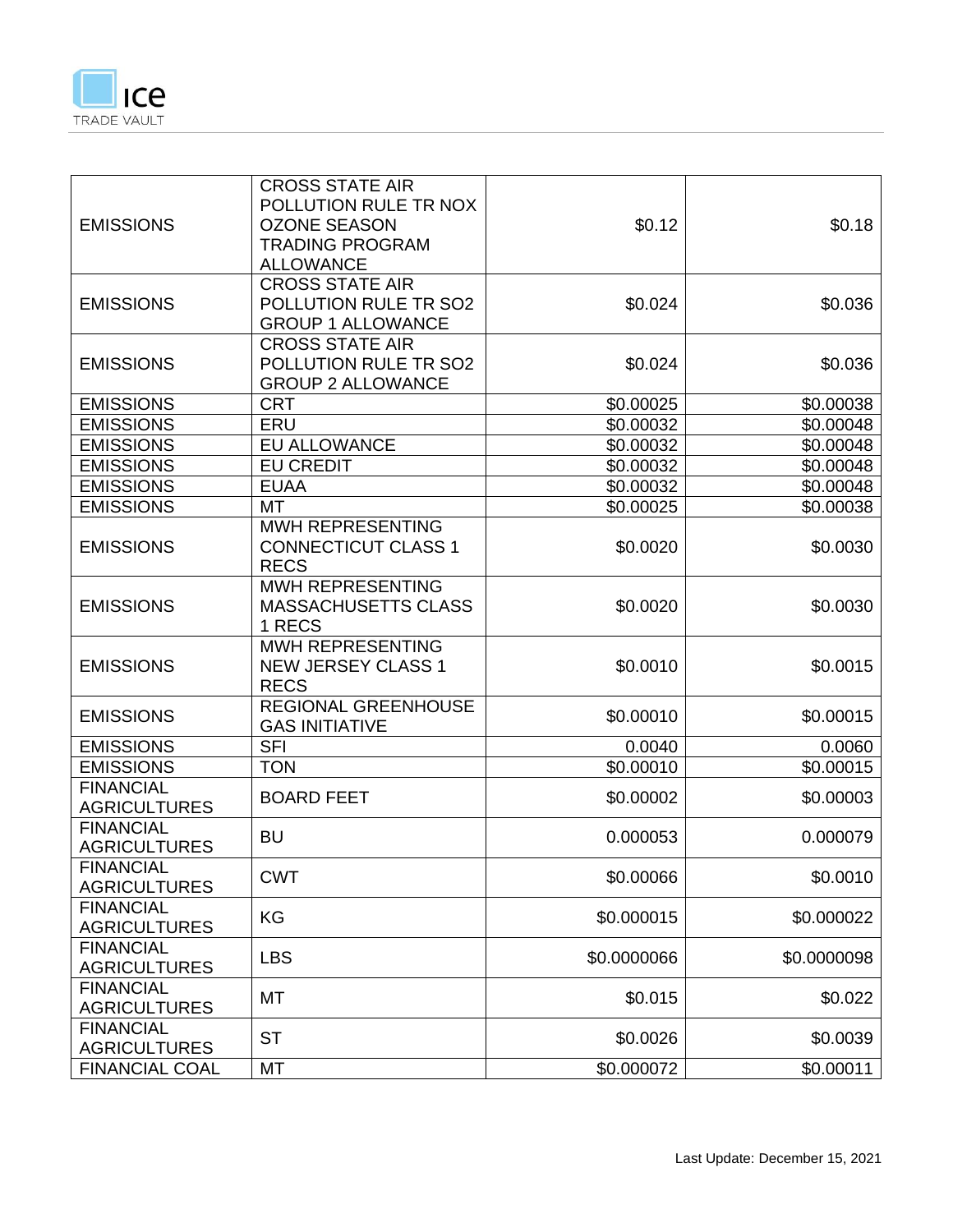

| <b>FINANCIAL COAL</b>              | <b>ST</b>                | \$0.000072             | \$0.00011        |
|------------------------------------|--------------------------|------------------------|------------------|
| <b>FINANCIAL</b>                   | <b>MMBTU</b>             | \$0.000021             | \$0.000031       |
| <b>NATURAL GAS</b>                 |                          |                        |                  |
| <b>FINANCIAL</b>                   | 10,000 USD               | \$0.000030             | \$0.000045       |
| <b>NATURAL GAS</b>                 |                          |                        |                  |
| <b>FINANCIAL</b>                   | <b>BCF</b>               | \$0.000000000021       | \$0.000000000031 |
| <b>NATURAL GAS</b>                 |                          |                        |                  |
| <b>FINANCIAL</b>                   | <b>MCF</b>               | \$0.000021             | \$0.000031       |
| <b>NATURAL GAS</b>                 |                          |                        |                  |
| <b>FINANCIAL</b>                   | GJ                       | \$0.000022             | \$0.000033       |
| <b>NATURAL GAS</b>                 |                          |                        |                  |
| <b>FINANCIAL</b>                   |                          |                        |                  |
| <b>NATURAL GAS</b>                 | <b>BBL</b>               | \$0.00032              | \$0.00049        |
| <b>LIQUIDS</b>                     |                          |                        |                  |
| <b>FINANCIAL</b>                   |                          |                        |                  |
| <b>NATURAL GAS</b>                 | <b>GAL</b>               | \$0.0000077            | \$0.0000116      |
| <b>LIQUIDS</b><br><b>FINANCIAL</b> |                          |                        |                  |
| <b>NATURAL GAS</b>                 | <b>LBS</b>               | \$0.0000013            | \$0.0000019      |
| <b>LIQUIDS</b>                     |                          |                        |                  |
| <b>FINANCIAL</b>                   |                          |                        |                  |
| <b>NATURAL GAS</b>                 | <b>MT</b>                | \$0.0028               | \$0.0042         |
| <b>LIQUIDS</b>                     |                          |                        |                  |
| <b>FINANCIAL OIL</b>               | <b>BBL</b>               | \$0.00013              | \$0.00020        |
| <b>FINANCIAL OIL</b>               | <b>GAL</b>               | \$0.000003             | \$0.000005       |
| <b>FINANCIAL OIL</b>               | <b>KL</b>                | \$0.000021             | \$0.000032       |
| <b>FINANCIAL OIL</b>               |                          | \$0.000000021          | \$0.000000032    |
| <b>FINANCIAL OIL</b>               | <b>MT</b>                | \$0.0011               | \$0.0016         |
| <b>FINANCIAL OIL</b>               | <b>CUBIC METERS</b>      | $\overline{$0.000892}$ | \$0.0014         |
| <b>FINANCIAL OIL</b>               | <b>RIN</b>               | \$0.0001               | \$0.00015        |
| <b>FINANCIAL POWER</b>             | <b>MW</b>                | \$0.015                | \$0.023          |
| <b>FINANCIAL POWER</b>             | <b>MWH</b>               | \$0.00064              | \$0.00096        |
| <b>FINANCIAL POWER</b>             | <b>KW</b>                | \$0.000015             | \$0.000023       |
| <b>FREIGHT</b>                     | <b>CHARTER DAY</b>       | \$0.48                 | \$0.71           |
| <b>FREIGHT</b>                     | MT                       | \$0.00035              | \$0.00053        |
| <b>FREIGHT</b>                     | <b>WORLDSCALE POINTS</b> | \$0.00035              | \$0.00053        |
| <b>METALS</b>                      | <b>DMT</b>               | \$0.0020               | \$0.0030         |
| <b>METALS</b>                      | <b>FTO</b>               | \$0.00013              | \$0.00020        |
| <b>METALS</b>                      | <b>LBS</b>               | \$0.00000076           | \$0.0000011      |
| <b>METALS</b>                      | MT                       | \$0.0017               | \$0.0025         |
| <b>METALS</b>                      | <b>ST</b>                | \$0.0019               | \$0.0028         |
| <b>METALS</b>                      | T/O                      | \$0.000000052          | \$0.000000078    |
| PHYSICAL CRUDE                     |                          |                        |                  |
| OIL                                | <b>BBL</b>               | \$0.00013              | \$0.00020        |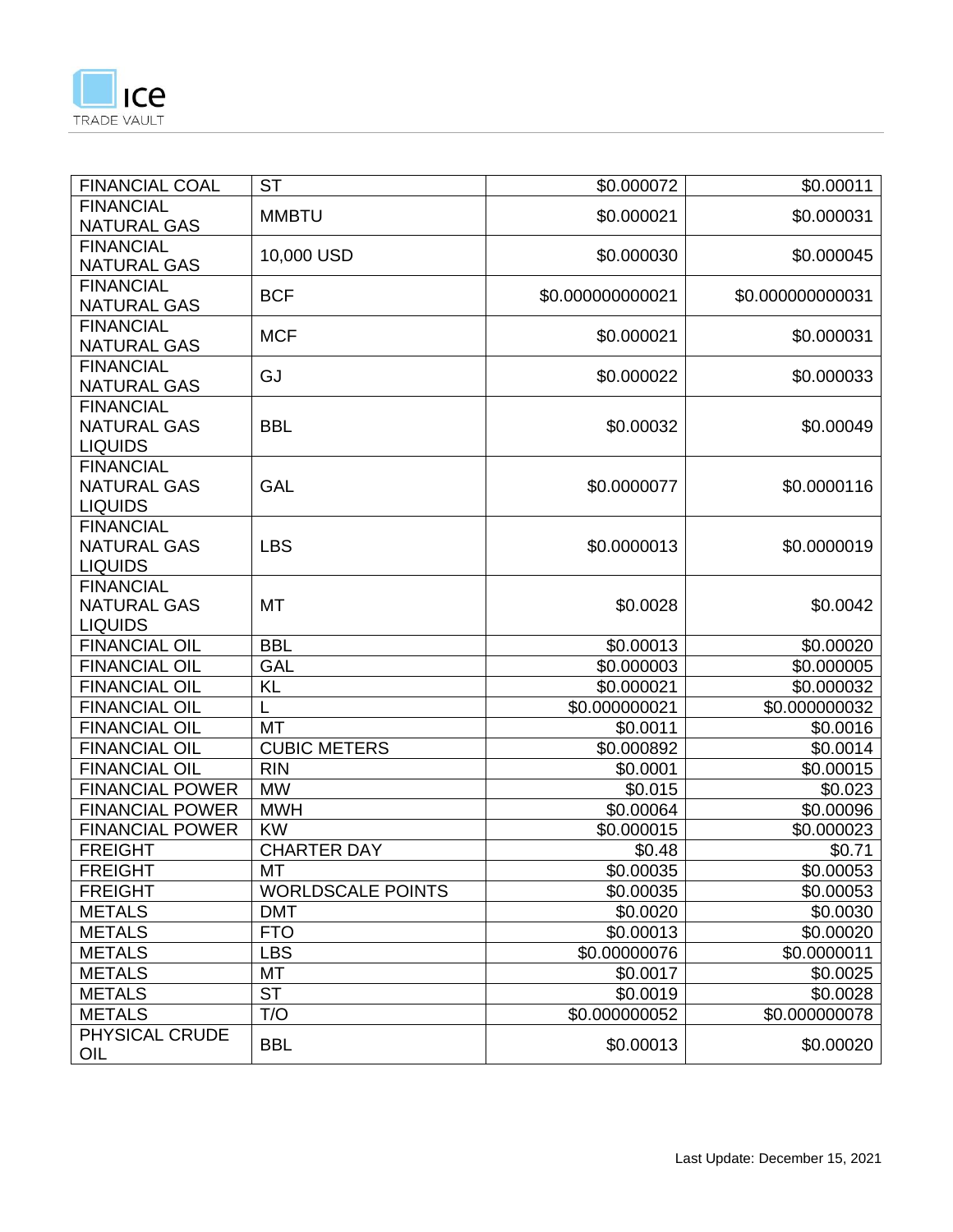

| PHYSICAL CRUDE<br>OIL                                   | <b>CUBIC METERS</b>           | \$0.00085   | \$0.0013    |
|---------------------------------------------------------|-------------------------------|-------------|-------------|
| PHYSICAL CRUDE<br>OIL                                   | <b>GAL</b>                    | \$0.0000032 | \$0.0000048 |
| <b>PHYSICAL</b><br><b>NATURAL GAS</b>                   | GJ                            | \$0.000022  | \$0.000033  |
| <b>PHYSICAL</b><br><b>NATURAL GAS</b>                   | <b>MMBTU</b>                  | \$0.000021  | \$0.000031  |
| <b>PHYSICAL</b><br><b>NATURAL GAS</b><br><b>LIQUIDS</b> | <b>BBL</b>                    | \$0.00032   | \$0.00049   |
| <b>PHYSICAL</b><br><b>NATURAL GAS</b><br><b>LIQUIDS</b> | <b>CUBIC METERS</b>           | \$0.0000032 | \$0.0000048 |
| <b>PHYSICAL</b><br><b>NATURAL GAS</b><br><b>LIQUIDS</b> | <b>GAL</b>                    | \$0.0000077 | \$0.000012  |
| <b>PHYSICAL</b><br><b>NATURAL GAS</b><br><b>LIQUIDS</b> | <b>LBS</b>                    | \$0.0000013 | \$0.0000019 |
| PHYSICAL POWER                                          | <b>MW</b>                     | \$0.023     | \$0.015     |
| PHYSICAL POWER                                          | <b>MWH</b>                    | \$0.00064   | \$0.00096   |
| <b>PHYSICAL</b><br><b>REFINED</b><br><b>PRODUCTS</b>    | <b>BBL</b>                    | \$0.00013   | \$0.00020   |
| <b>PHYSICAL</b><br><b>REFINED</b><br><b>PRODUCTS</b>    | <b>GAL</b>                    | \$0.0000032 | \$0.0000048 |
| <b>UK FINANCIAL</b><br><b>NATURAL GAS</b>               | <b>THERM</b>                  | \$0.0000021 | \$0.0000031 |
| <b>UK FINANCIAL</b><br><b>NATURAL GAS</b>               | <b>MMBTU</b>                  | \$0.0000021 | \$0.0000031 |
| <b>UK FINANCIAL</b><br><b>POWER</b>                     | <b>MWH</b>                    | \$0.00024   | \$0.00036   |
| <b>UK PHYSICAL</b><br><b>NATURAL GAS</b>                | THERM                         | \$0.0000021 | \$0.0000031 |
| <b>UK PHYSICAL</b><br><b>POWER</b>                      | <b>MWH</b>                    | \$0.00024   | \$0.00036   |
| <b>WEATHER</b>                                          | <b>INDEX POINT</b>            | \$0.016     | \$0.024     |
| <b>VIRTUAL</b><br><b>CURRENCIES</b>                     | Per Trade Fee                 | \$0.25      | \$0.25      |
| All                                                     | <b>EXOTIC - Per Trade Fee</b> | \$16.00     | \$16.00     |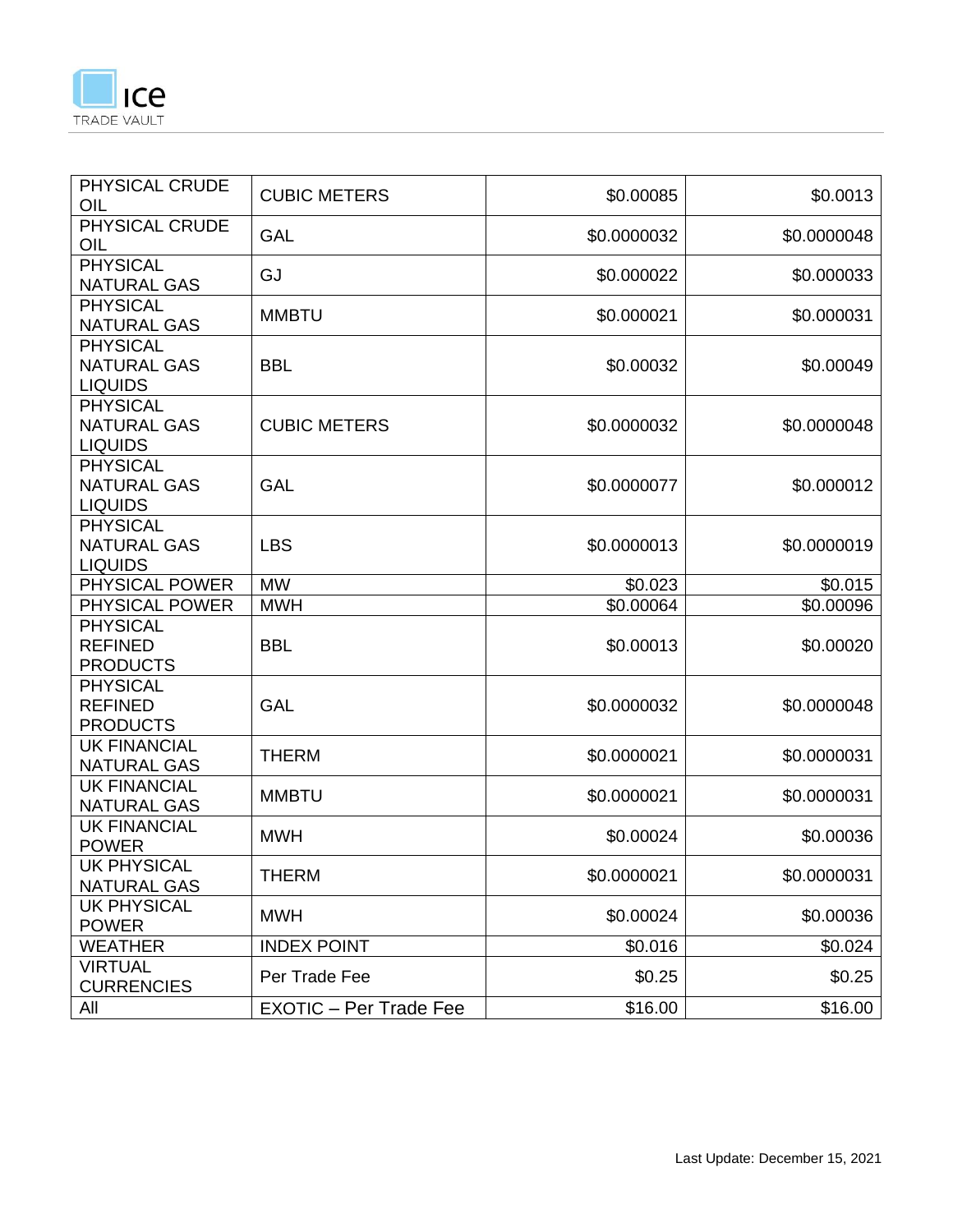

# Annex C: Repository Fees for the FX Asset Class

Set forth below are the Repository Fee Rates to be applied upon acceptance of an initial trade record in respect of Swaps in the FX Asset Class to the ICE SDR Service:

| <b>Asset Class</b> | <b>Quantity Unit/Notional Unit</b> | <b>Rate when Contract</b><br>$Type = Swap$ or<br><b>Forward</b> | <b>Rate when Contract</b><br>Type = Option or<br><b>Swaption</b> |
|--------------------|------------------------------------|-----------------------------------------------------------------|------------------------------------------------------------------|
| <b>FX</b>          | <b>BRL</b>                         | \$0.00000014                                                    | \$0.00000021                                                     |
| <b>FX</b>          | CAD                                | \$0.00000048                                                    | \$0.00000072                                                     |
| <b>FX</b>          | <b>CNY</b>                         | \$0.00000014                                                    | \$0.00000021                                                     |
| <b>FX</b>          | <b>EUR</b>                         | \$0.0000005                                                     | \$0.00000075                                                     |
| <b>FX</b>          | <b>GBP</b>                         | \$0.00000069                                                    | \$0.0000001                                                      |
| <b>FX</b>          | USD                                | \$0.00000045                                                    | \$0.00000068                                                     |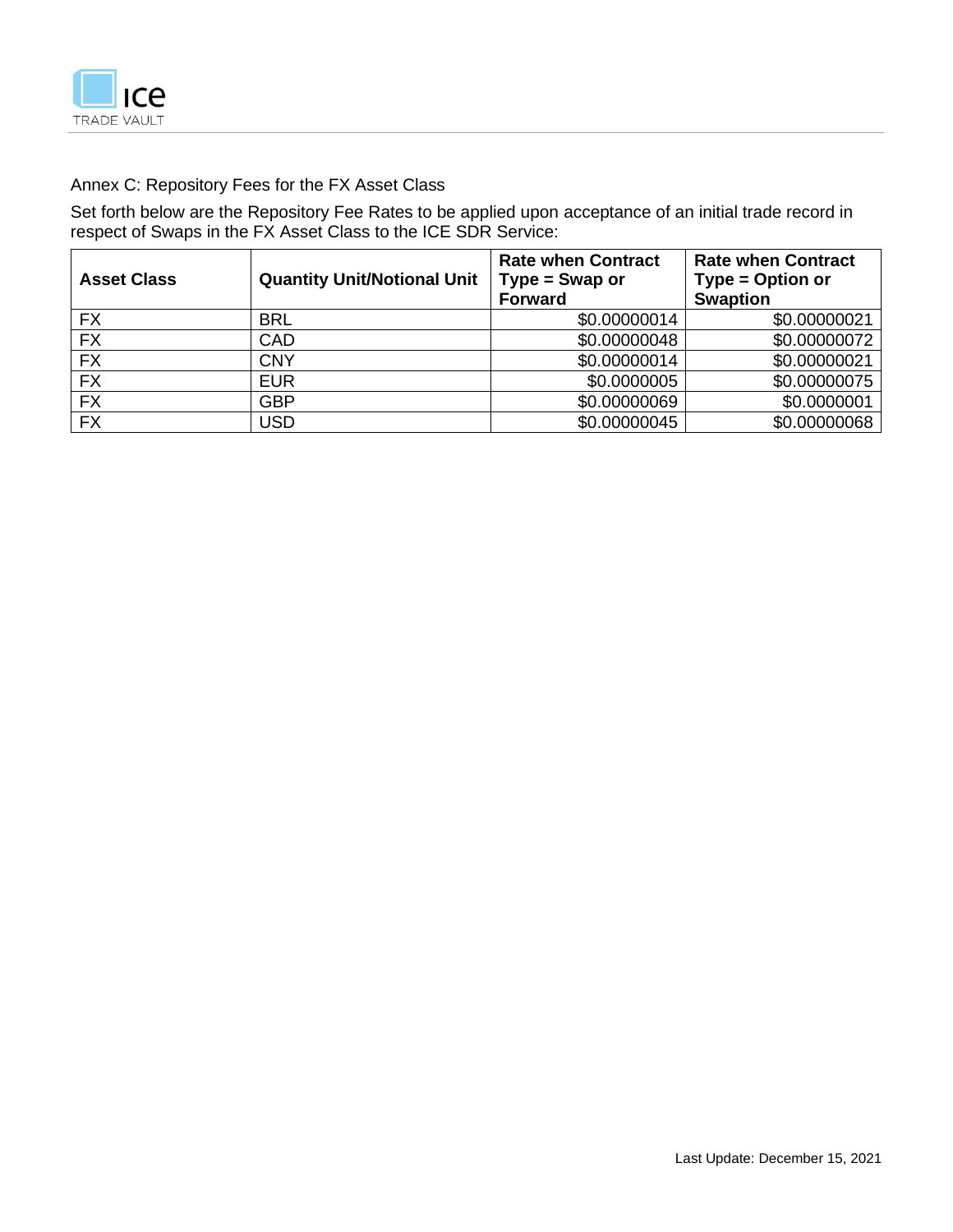

# Annex D: Repository Fees for the Interest Rates Asset Class

Set forth below are the Repository Fee Rates to be applied upon acceptance of an initial trade record in respect of Swaps in the Interest Rates Asset Class to the ICE SDR Service:

| <b>Asset Class</b>      | Swaps rate                | <b>Options/Swaptions Rate</b> |
|-------------------------|---------------------------|-------------------------------|
| Interest Rates (USD)    | \$1.02 per \$1mm notional | \$1.53 per \$1mm notional     |
| Interest Rates (Euros)  | \$1.08 per €1mm notional  | \$1.62 per €1mm notional      |
| Interest Rates (Pounds) | \$1.49 per £1mm notional  | \$2.24 per £1mm notional      |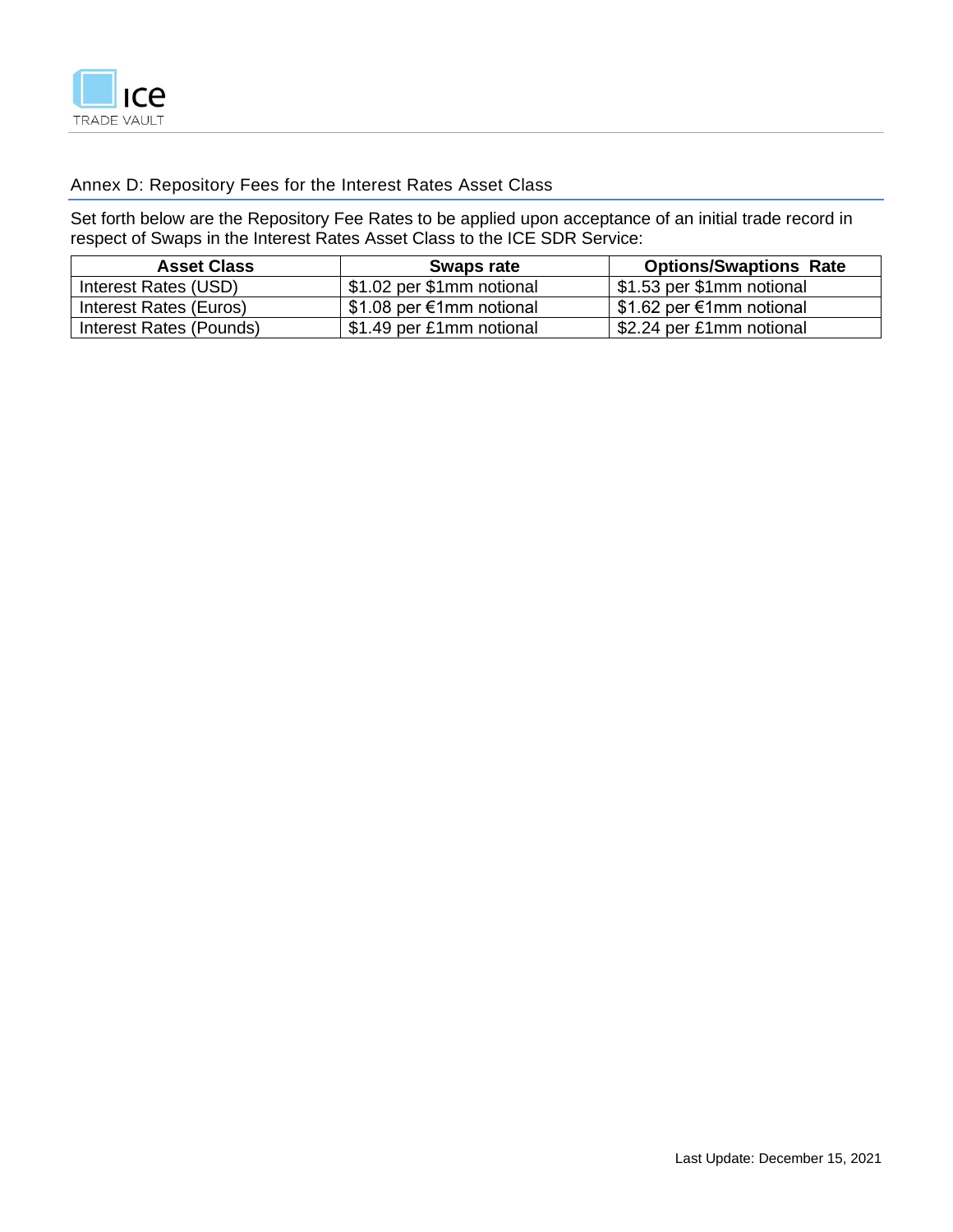

### **ICE Trade Vault Service and Pricing Schedule**

The following fee structure for ICE Trade Vault is applicable to the reporting of data in respect of swaps in the Commodity, FX, Credit, and Interest Rates Asset Class to the ICE SDR Service:

- o Repository fees will be charged based on a published rate per quantity unit or notional for each asset class as set forth in the following:
	- Credit Asset Class Annex A
	- Commodity Asset Class Annex B.
	- **FX Asset Class Annex C.**
	- Interest Rates Asset Class Annex D.
- Repository Fees for all asset classes will be assessed upon acceptance of the initial trade record for a Swap by the SDR and will be charged as follows:
	- $\circ$  Uncleared/Bilateral Swap or Uncleared/Bilateral Option<sup>1</sup> A Repository Fee will be charged to each Participant that is a party to the Trade, except that only the party that is not the designated reporting party under CFTC Regulations will be charged in the case of a voluntary supplemental report (as such term is used in Part 45 of the CFTC Regulations);
	- $\circ$  On-Facility "Intended-To-Be-Cleared" (ITBC) Trades<sup>2</sup> No Repository Fee will be charged to either Participant that is a party to an original (aka "alpha") Swap or Option executed on a swap execution facility (SEF) or designated contract market (DCM) and submitted for clearing contemporaneously with execution. A repository fee will be charged to the SEF or DCM submitting the original Swap or Option to ICE Trade Vault;
	- $\circ$  Clearing Swap or Clearing Option A Repository Fee will be charged to the Derivatives Clearing Organization ("DCO") that cleared the Swap or Option; and
	- $\circ$  Exchange for Related Position ("EFRP") No Repository Fee will be charged to Participants that are a party to the EFRP.
- **EXP** Investment Manager Participants<sup>3</sup>: Investment Manager Participants reporting trades on behalf of the funds and client accounts they manage or advise will be charged as a single entity for all trade sides for which they are listed as adviser. The underlying funds and client accounts will not be charged a fee. The minimum and cap listed herein will be applied at the Asset/Investment Manager/Agent Participant level, inclusive of their own trades or any trades reported by them as an Agent.
- For all transactions reported by a Third Party Reporter, the Third Party Reporter will only be charged a Repository Fee for those transactions it reports on behalf of non-Participants of ICE Trade Vault

<sup>1</sup> The references to Uncleared/Bilateral Swap and Uncleared/Bilateral Option include an original (aka "alpha") Swap or Option that is *not* executed on a swap execution facility or designated contract market but is submitted for clearing following execution.

 $2$  This term refers to trades that are (i) of a type accepted for clearing by a DCO and (ii) intended to be submitted for clearing contemporaneously with execution.

<sup>&</sup>lt;sup>3</sup> The term "Investment Manager Participant" refers to a firm that provides investment advice to or otherwise acts as investment manager for third party accounts or funds for compensation.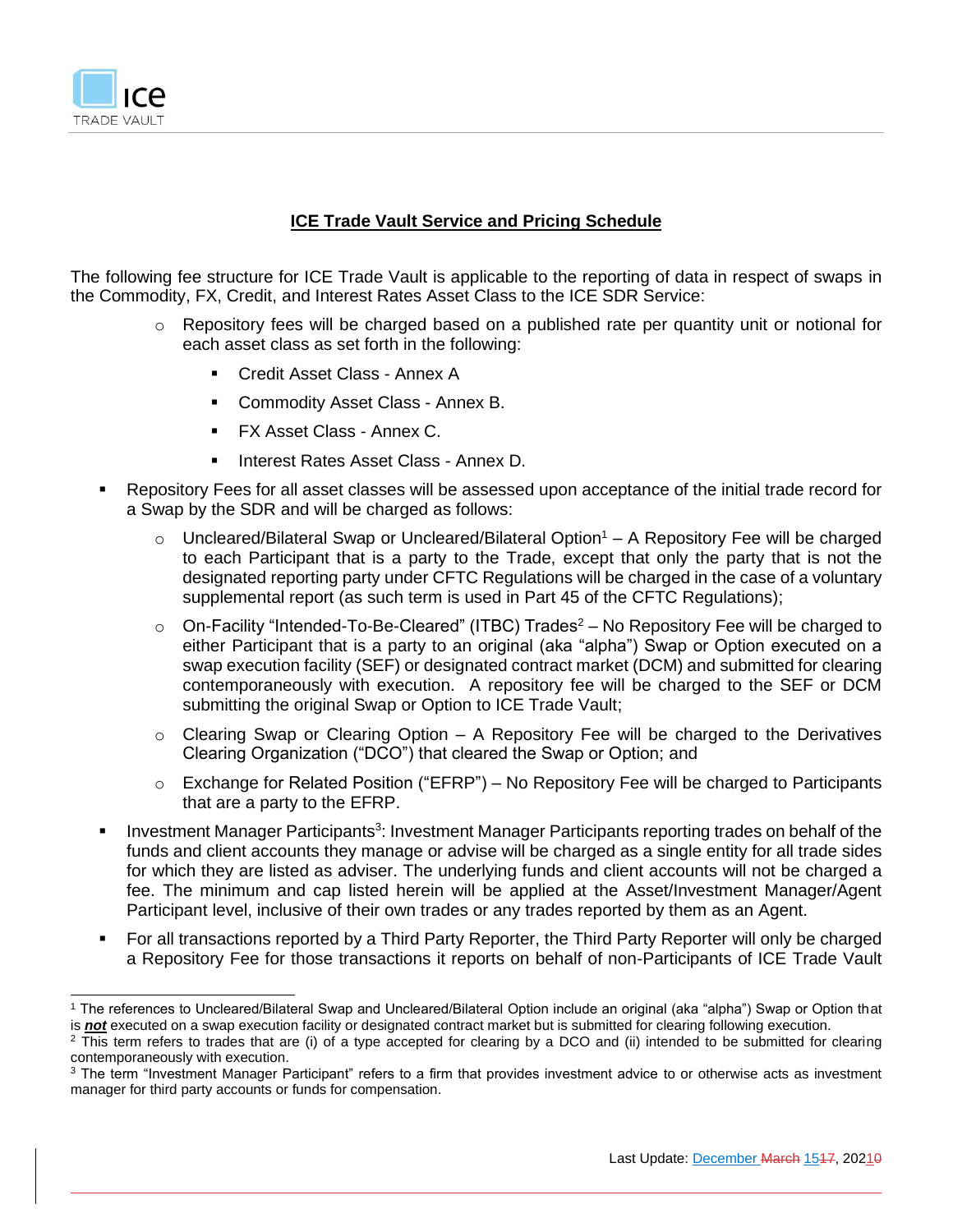

and will be charged in the following manner:

- $\circ$  If the Third Party Reporter is reporting only for one non-Participant, it will be charged the Repository Fee.
- $\circ$  The minimum and cap listed herein will be applied to each non-participant for which the Third Party Reporter is reporting.
- For all transactions reported by a Third Party Reporter on behalf of a Participant, the Participant will only be charged a Repository Fee for those transactions.
- **•** Trusted Sources will be charged a \$10,000 connection fee at the time of onboarding and a minimum monthly fee of \$5,000 per month across all asset classes. In a given month, each Trusted Source shall be invoiced the greater of (i) the total of all Repository Fees incurred across all asset classes, or (ii) \$5,000.
- The minimum monthly invoice per Participant (other than Trusted Sources) will be \$375 across all asset classes. In a given month, each Participant shall be invoiced the greater of (i) the total of all Repository Fees incurred by Participant across all asset classes, or (ii) \$375. The minimum monthly invoice only applies to Participants who have open positions in any asset class in the SDR.
- The maximum monthly invoice ("Cap") per Participant (other than Trusted Sources) will be \$44,500 across all asset classes, including Commodities, Credit, FX, and Interest Rates. In a given month, no fee will be due to ICE Trade Vault from a Participant (other than a Trusted Source) above this amount.
- No rebates, share of profits, or dividends will be paid to any Participant or group of Participants.
- No additional fees will be assessed by ICE Trade Vault for storing trade data, processing life-cycle events, valuations, supporting upgrades, integrating and maintaining APIs or help desk assistance.
- ICE Trade Vault will only assess fees as detailed above. All fees charged by ICE Trade Vault are uniform, equitable and non-discriminatory and payments are due 30 calendar days from the invoice date.
- ICE Trade Vault invoices will be available by the 4<sup>th</sup> business day of each month via the web portal and it is the responsibility of each Participant or Trusted Source to print and/or export the invoices for payment as the invoices will not be sent to Participants. An accounting contact should be maintained in the Contact page to receive notifications of ICE Trade Vault invoice availability.
- A Participant has 30 days from the date of invoice to reconcile and dispute any charges, after which the Participant will be deemed to have accepted all charges as correct.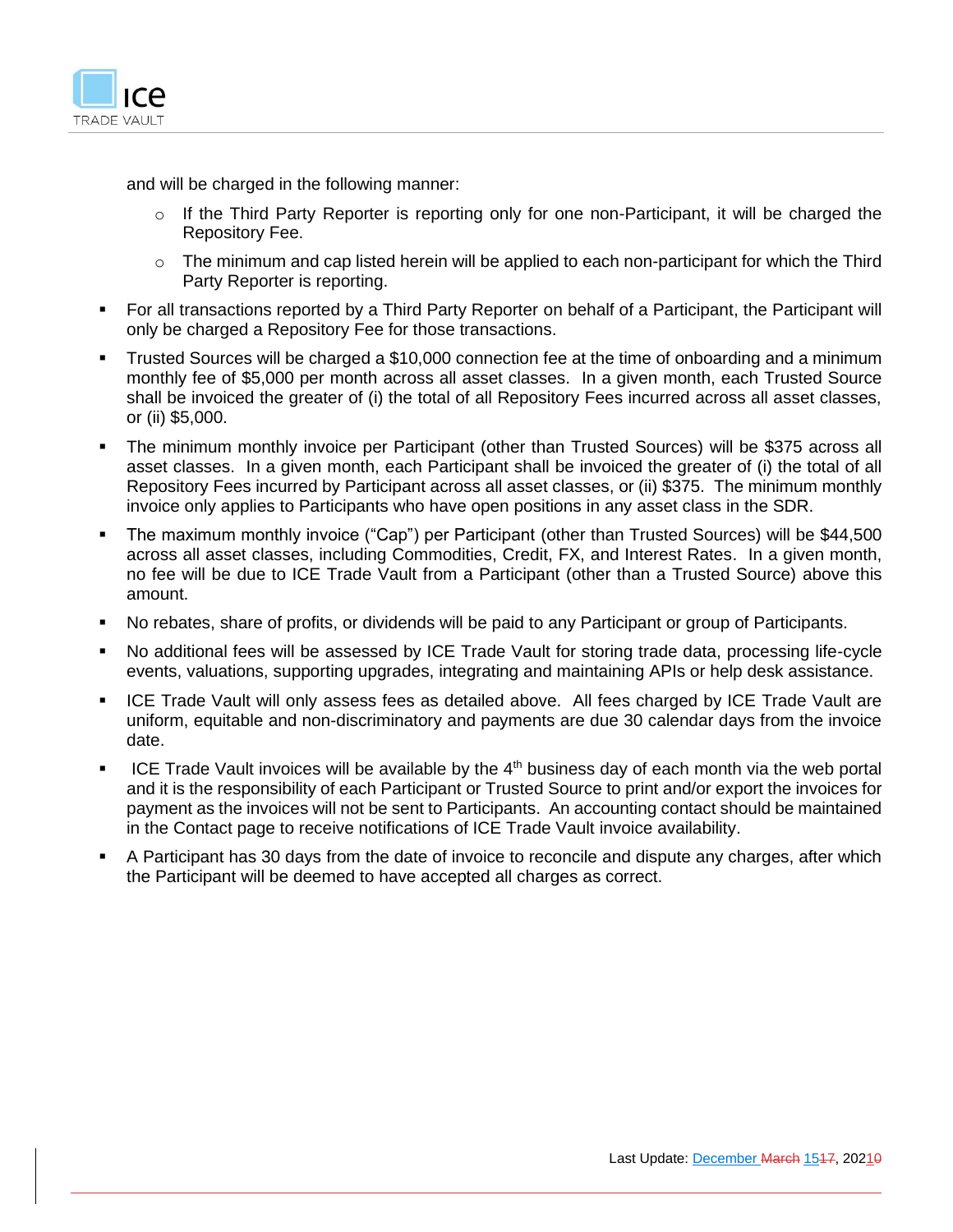

# **Service and Pricing Schedule**

Annex A: Repository Fees for the Credit Asset Class

Set forth below are the Repository Fee Rates to be applied upon acceptance of an initial trade record in respect of Swaps in the Credit Asset Class to the ICE SDR Service:

# *CREDIT ASSET CLASS*

Repository Fee rates for the Credit Asset Class will be as follows:

| <b>Contract Type</b><br>Rate                              | <b>Cleared Swap Rate</b>        | <b>Cleared Option</b> |
|-----------------------------------------------------------|---------------------------------|-----------------------|
| Index<br>notional                                         | \$0.45 per \$1mm notional       | \$0.45 per \$1mm      |
| <b>Contract Type</b><br><b>Uncleared/Bilateral Option</b> | <b>Uncleared/Bilateral Swap</b> |                       |
| Index<br>notional                                         | \$0.45 per \$1mm notional       | \$0.45 per \$1mm      |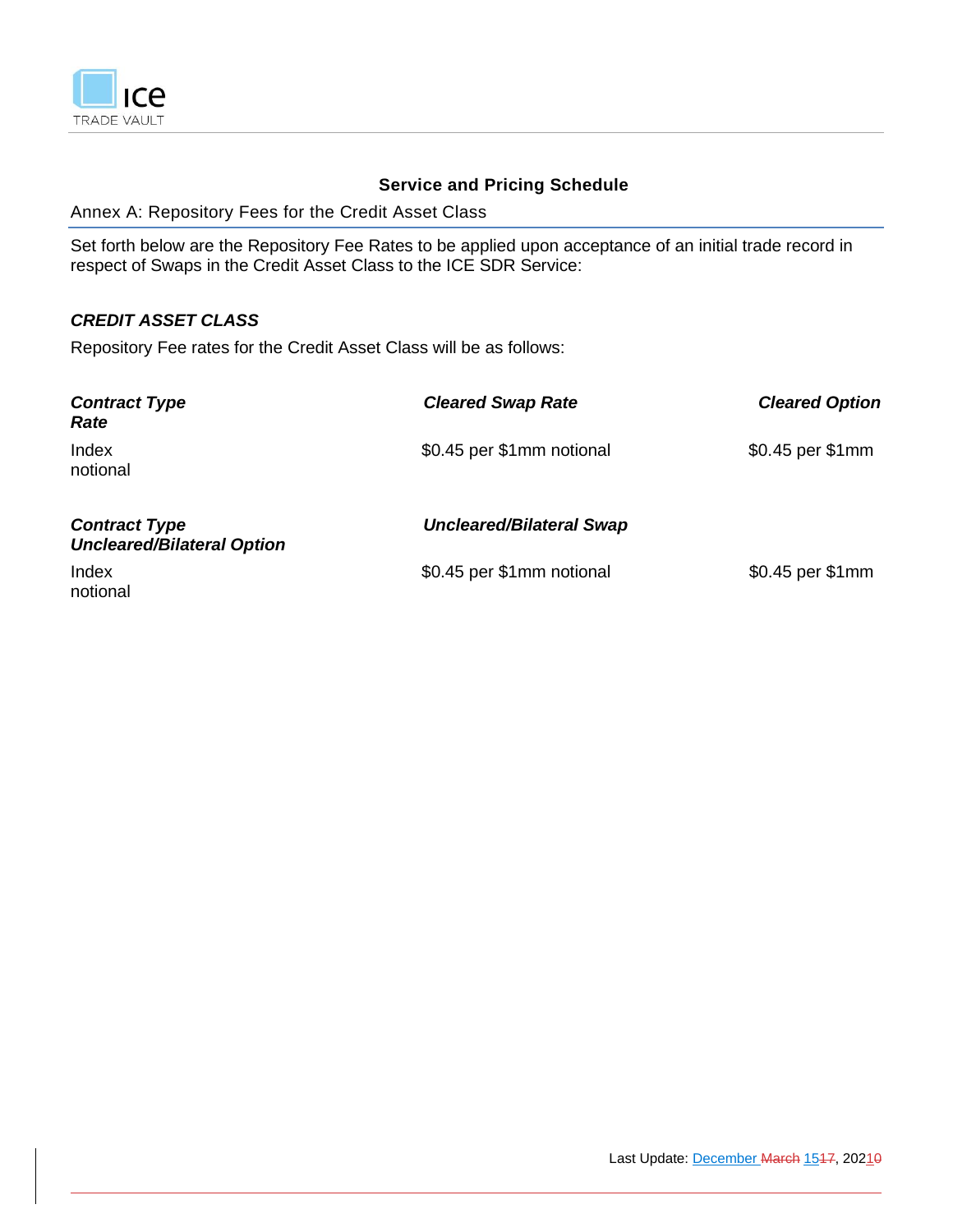

# Annex B: Repository Fees for the Commodity Asset Class

Set forth below are the Repository Fee Rates to be applied upon acceptance of an initial trade record in respect of Swaps in the Commodity Asset Class to the ICE SDR Service:

**Uncleared/Bilateral Swap, Uncleared/Bilateral Option, Cleared Swap or Cleared Option:**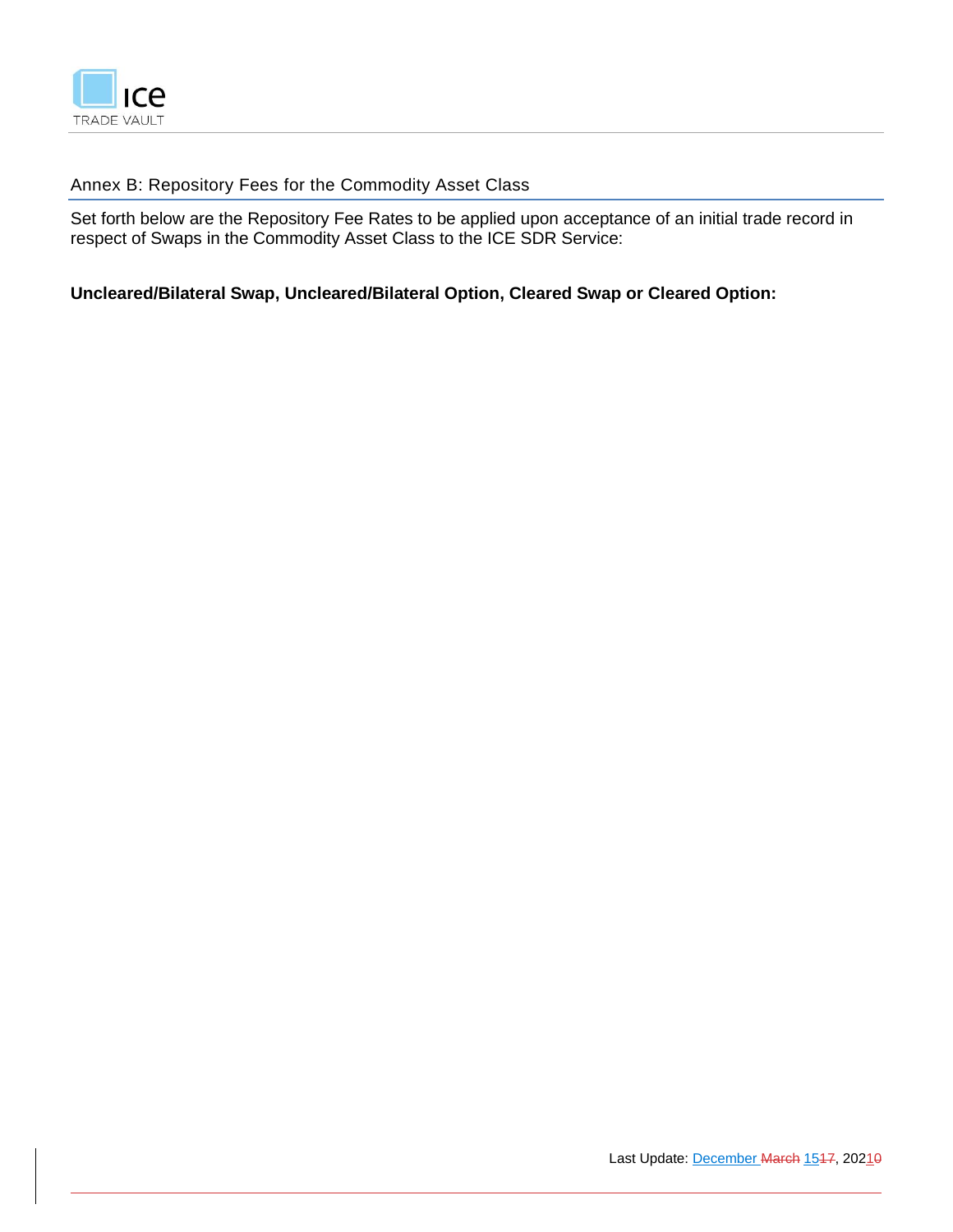

| <b>Market Type</b>     | <b>Quantity Unit/Notional</b><br><b>Unit</b> | <b>Rate when Contract</b><br>$Type = Swap$ or<br><b>Forward</b> | <b>Rate when Contract</b><br>Type = Option or<br><b>Swaption</b> |
|------------------------|----------------------------------------------|-----------------------------------------------------------------|------------------------------------------------------------------|
| <b>COMMODITY INDEX</b> | <b>AUD</b>                                   | \$0.00000079                                                    | $\frac{1}{30.0000012}$                                           |
| <b>COMMODITY INDEX</b> | CAD                                          | \$0.00058                                                       | \$0.00087                                                        |
| <b>COMMODITY INDEX</b> | <b>EUR</b>                                   | \$0.00078                                                       | \$0.0012                                                         |
| <b>COMMODITY INDEX</b> | <b>GBP</b>                                   | \$0.00091                                                       | \$0.0014                                                         |
| <b>COMMODITY INDEX</b> | <b>INDEX LEVEL</b>                           | \$0.00000011                                                    | \$0.00000017                                                     |
| <b>COMMODITY INDEX</b> | <b>ETF UNIT</b>                              | \$0.000028                                                      | \$0.000042                                                       |
| <b>COMMODITY INDEX</b> | <b>JPY</b>                                   | \$0.0000000091                                                  | \$0.000000014                                                    |
| <b>COMMODITY INDEX</b> | <b>USD</b>                                   | \$0.0000011                                                     | \$0.0000017                                                      |
| <b>CONTINENTAL</b>     |                                              |                                                                 |                                                                  |
| <b>FINANCIAL</b>       | <b>KW</b>                                    | \$0.00001                                                       | .000015                                                          |
| <b>NATURAL GAS</b>     |                                              |                                                                 |                                                                  |
| <b>CONTINENTAL</b>     |                                              |                                                                 |                                                                  |
| <b>FINANCIAL</b>       | <b>MWH</b>                                   | \$0.00034                                                       | \$0.00051                                                        |
| <b>NATURAL GAS</b>     |                                              |                                                                 |                                                                  |
| <b>CONTINENTAL</b>     |                                              |                                                                 |                                                                  |
| <b>FINANCIAL</b>       | <b>THERMS</b>                                | \$0.00000034                                                    | \$0.00000051                                                     |
| <b>NATURAL GAS</b>     |                                              |                                                                 |                                                                  |
| <b>CONTINENTAL</b>     | <b>MWH</b>                                   | \$0.00062                                                       | \$0.00093                                                        |
| <b>FINANCIAL POWER</b> |                                              |                                                                 |                                                                  |
| <b>CONTINENTAL</b>     |                                              |                                                                 |                                                                  |
| <b>PHYSICAL</b>        | <b>MWH</b>                                   | \$0.00034                                                       | \$0.00051                                                        |
| <b>NATURAL GAS</b>     |                                              |                                                                 |                                                                  |
| <b>CONTINENTAL</b>     | <b>MWH</b>                                   | \$0.00062                                                       | \$0.00093                                                        |
| PHYSICAL POWER         |                                              |                                                                 |                                                                  |
| <b>EMISSIONS</b>       | <b>CALIFORNIA CARBON</b>                     | \$0.00030                                                       | \$0.00045                                                        |
|                        | <b>ALLOWANCES</b>                            |                                                                 |                                                                  |
| <b>EMISSIONS</b>       | CAR                                          | \$0.00025                                                       | \$0.00038                                                        |
| <b>EMISSIONS</b>       | <b>CFI</b>                                   | \$0.00025                                                       | \$0.00038                                                        |
| <b>EMISSIONS</b>       | <b>CRE</b>                                   | \$0.00032                                                       | \$0.00048                                                        |
|                        | <b>CROSS STATE AIR</b>                       |                                                                 |                                                                  |
| <b>EMISSIONS</b>       | POLLUTION RULE TR NOX                        | \$0.12                                                          | \$0.18                                                           |
|                        | ANNUAL ALLOWANCE                             |                                                                 |                                                                  |
|                        | <b>CROSS STATE AIR</b>                       |                                                                 |                                                                  |
|                        | POLLUTION RULE TR NOX                        |                                                                 |                                                                  |
| <b>EMISSIONS</b>       | <b>OZONE SEASON</b>                          | \$0.12                                                          | \$0.18                                                           |
|                        | <b>TRADING PROGRAM</b>                       |                                                                 |                                                                  |
|                        | <b>ALLOWANCE</b><br><b>CROSS STATE AIR</b>   |                                                                 |                                                                  |
|                        | POLLUTION RULE TR SO2                        | \$0.024                                                         | \$0.036                                                          |
| <b>EMISSIONS</b>       | <b>GROUP 1 ALLOWANCE</b>                     |                                                                 |                                                                  |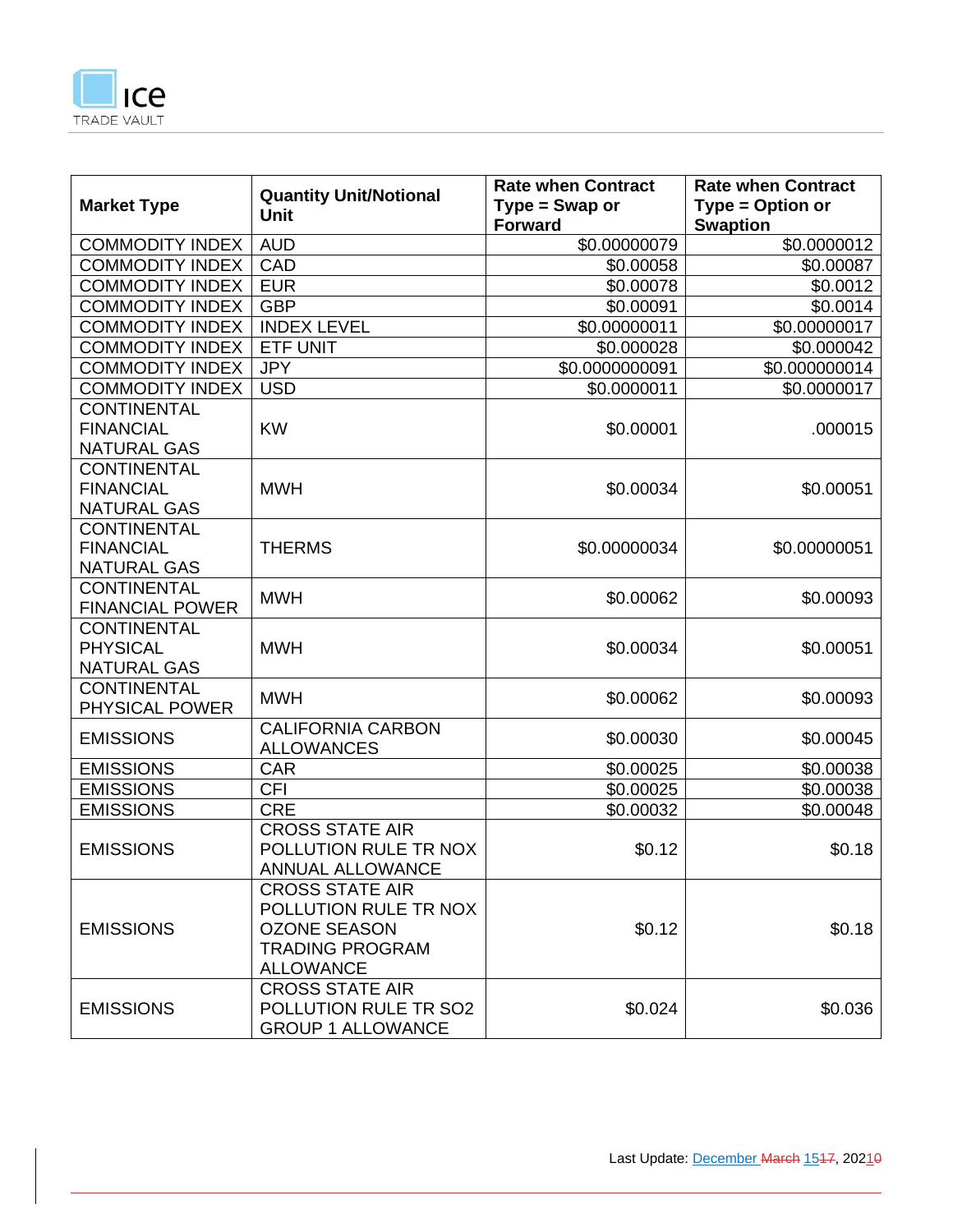

| <b>EMISSIONS</b>                        | <b>CROSS STATE AIR</b><br>POLLUTION RULE TR SO2                      | \$0.024          | \$0.036          |
|-----------------------------------------|----------------------------------------------------------------------|------------------|------------------|
|                                         | <b>GROUP 2 ALLOWANCE</b>                                             |                  |                  |
| <b>EMISSIONS</b>                        | <b>CRT</b>                                                           | \$0.00025        | \$0.00038        |
| <b>EMISSIONS</b>                        | ERU                                                                  | \$0.00032        | \$0.00048        |
| <b>EMISSIONS</b>                        | <b>EU ALLOWANCE</b>                                                  | \$0.00032        | \$0.00048        |
| <b>EMISSIONS</b>                        | <b>EU CREDIT</b>                                                     | \$0.00032        | \$0.00048        |
| <b>EMISSIONS</b>                        | <b>EUAA</b>                                                          | \$0.00032        | \$0.00048        |
| <b>EMISSIONS</b>                        | <b>MT</b>                                                            | \$0.00025        | \$0.00038        |
| <b>EMISSIONS</b>                        | <b>MWH REPRESENTING</b><br><b>CONNECTICUT CLASS 1</b><br><b>RECS</b> | \$0.0020         | \$0.0030         |
| <b>EMISSIONS</b>                        | <b>MWH REPRESENTING</b><br><b>MASSACHUSETTS CLASS</b><br>1 RECS      | \$0.0020         | \$0.0030         |
| <b>EMISSIONS</b>                        | <b>MWH REPRESENTING</b><br><b>NEW JERSEY CLASS 1</b><br><b>RECS</b>  | \$0.0010         | \$0.0015         |
| <b>EMISSIONS</b>                        | <b>REGIONAL GREENHOUSE</b><br><b>GAS INITIATIVE</b>                  | \$0.00010        | \$0.00015        |
| <b>EMISSIONS</b>                        | <b>SFI</b>                                                           | 0.0040           | 0.0060           |
| <b>EMISSIONS</b>                        | <b>TON</b>                                                           | \$0.00010        | \$0.00015        |
| <b>FINANCIAL</b><br><b>AGRICULTURES</b> | <b>BOARD FEET</b>                                                    | \$0.00002        | \$0.00003        |
| <b>FINANCIAL</b><br><b>AGRICULTURES</b> | <b>BU</b>                                                            | 0.000053         | 0.000079         |
| <b>FINANCIAL</b><br><b>AGRICULTURES</b> | <b>CWT</b>                                                           | \$0.00066        | \$0.0010         |
| <b>FINANCIAL</b><br><b>AGRICULTURES</b> | KG                                                                   | \$0.000015       | \$0.000022       |
| <b>FINANCIAL</b><br><b>AGRICULTURES</b> | <b>LBS</b>                                                           | \$0.0000066      | \$0.0000098      |
| <b>FINANCIAL</b><br><b>AGRICULTURES</b> | MT                                                                   | \$0.015          | \$0.022          |
| <b>FINANCIAL</b><br><b>AGRICULTURES</b> | <b>ST</b>                                                            | \$0.0026         | \$0.0039         |
| <b>FINANCIAL COAL</b>                   | MT                                                                   | \$0.000072       | \$0.00011        |
| <b>FINANCIAL COAL</b>                   | <b>ST</b>                                                            | \$0.000072       | \$0.00011        |
| <b>FINANCIAL</b><br><b>NATURAL GAS</b>  | <b>MMBTU</b>                                                         | \$0.000021       | \$0.000031       |
| <b>FINANCIAL</b><br><b>NATURAL GAS</b>  | 10,000 USD                                                           | \$0.000030       | \$0.000045       |
| <b>FINANCIAL</b><br><b>NATURAL GAS</b>  | <b>BCF</b>                                                           | \$0.000000000021 | \$0.000000000031 |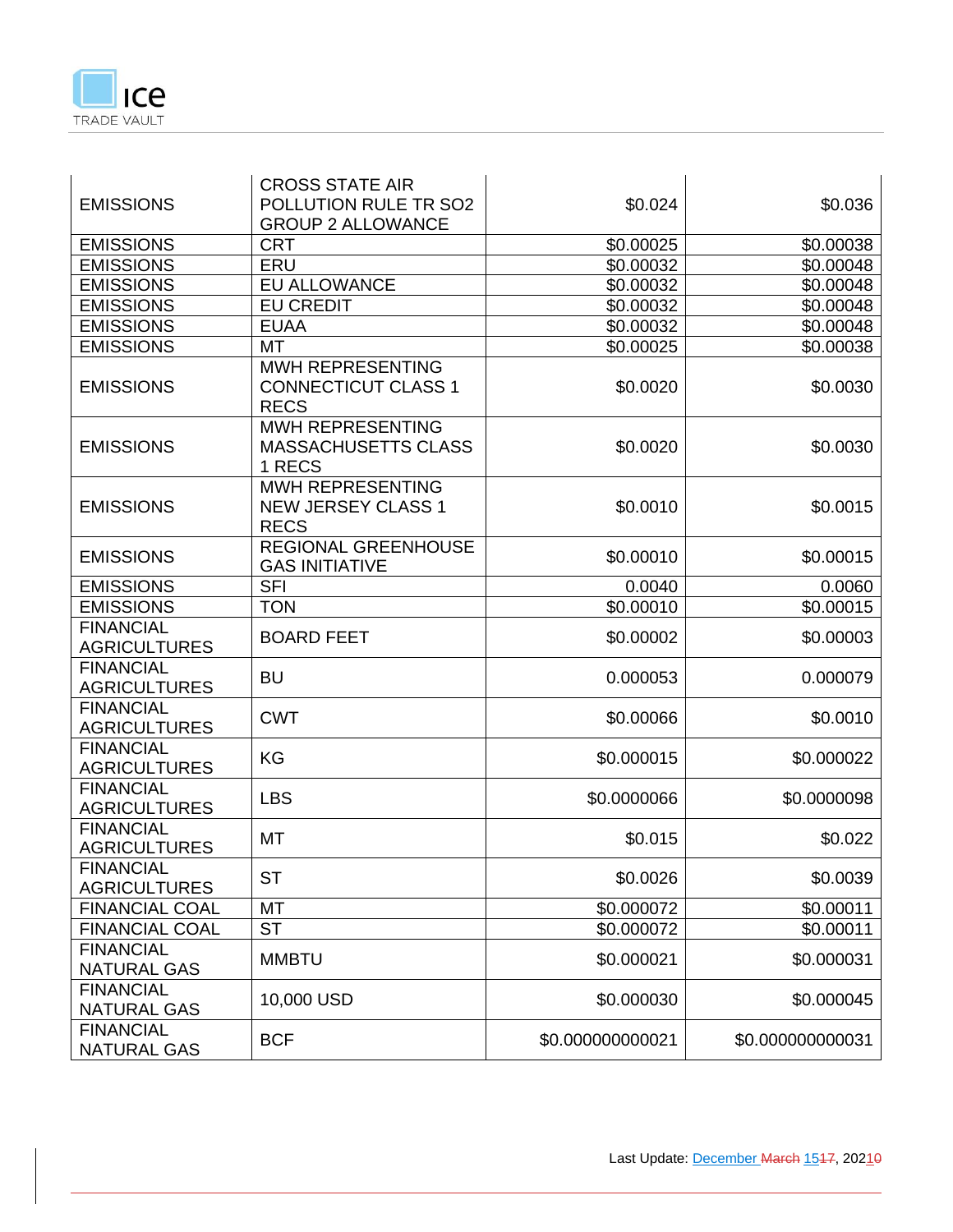

| <b>FINANCIAL</b>                       | <b>MCF</b>               | \$0.000021    | \$0.000031            |
|----------------------------------------|--------------------------|---------------|-----------------------|
| <b>NATURAL GAS</b><br><b>FINANCIAL</b> |                          |               |                       |
| <b>NATURAL GAS</b>                     | GJ                       | \$0.000022    | \$0.000033            |
| <b>FINANCIAL</b>                       |                          |               |                       |
| <b>NATURAL GAS</b>                     | <b>BBL</b>               | \$0.00032     | \$0.00049             |
| <b>LIQUIDS</b>                         |                          |               |                       |
| <b>FINANCIAL</b>                       |                          |               |                       |
| <b>NATURAL GAS</b>                     | <b>GAL</b>               | \$0.0000077   | \$0.0000116           |
| <b>LIQUIDS</b>                         |                          |               |                       |
| <b>FINANCIAL</b>                       |                          |               |                       |
| <b>NATURAL GAS</b>                     | <b>LBS</b>               | \$0.0000013   | \$0.0000019           |
| <b>LIQUIDS</b>                         |                          |               |                       |
| <b>FINANCIAL</b>                       |                          |               |                       |
| <b>NATURAL GAS</b>                     | МT                       | \$0.0028      | \$0.0042              |
| <b>LIQUIDS</b>                         |                          |               |                       |
| <b>FINANCIAL OIL</b>                   | <b>BBL</b>               | \$0.00013     | \$0.00020             |
| <b>FINANCIAL OIL</b>                   | <b>GAL</b>               | \$0.000003    | \$0.000005            |
| <b>FINANCIAL OIL</b>                   | <b>KL</b>                | \$0.000021    | \$0.000032            |
| <b>FINANCIAL OIL</b>                   |                          | \$0.000000021 | \$0.000000032         |
| <b>FINANCIAL OIL</b>                   | MT                       | \$0.0011      | \$0.0016              |
| <b>FINANCIAL OIL</b>                   | <b>CUBIC METERS</b>      | \$0.000892    | \$0.0014              |
| <b>FINANCIAL OIL</b>                   | <b>RIN</b>               | \$0.0001      | $\overline{$}0.00015$ |
| <b>FINANCIAL POWER</b>                 | <b>MW</b>                | \$0.015       | \$0.023               |
| <b>FINANCIAL POWER</b>                 | <b>MWH</b>               | \$0.00064     | \$0.00096             |
| <b>FINANCIAL POWER</b>                 | <b>KW</b>                | \$0.000015    | \$0.000023            |
| <b>FREIGHT</b>                         | <b>CHARTER DAY</b>       | \$0.48        | \$0.71                |
| <b>FREIGHT</b>                         | MT                       | \$0.00035     | \$0.00053             |
| <b>FREIGHT</b>                         | <b>WORLDSCALE POINTS</b> | \$0.00035     | \$0.00053             |
| <b>METALS</b>                          | <b>DMT</b>               | \$0.0020      | \$0.0030              |
| <b>METALS</b>                          | <b>FTO</b>               | \$0.00013     | \$0.00020             |
| <b>METALS</b>                          | <b>LBS</b>               | \$0.00000076  | \$0.0000011           |
| <b>METALS</b>                          | MT                       | \$0.0017      | \$0.0025              |
| <b>METALS</b>                          | <b>ST</b>                | \$0.0019      | \$0.0028              |
| <b>METALS</b>                          | T/O                      | \$0.000000052 | \$0.000000078         |
| PHYSICAL CRUDE                         |                          |               |                       |
| OIL                                    | <b>BBL</b>               | \$0.00013     | \$0.00020             |
| PHYSICAL CRUDE                         | <b>CUBIC METERS</b>      |               | \$0.0013              |
| OIL                                    |                          | \$0.00085     |                       |
| PHYSICAL CRUDE                         | GAL                      | \$0.0000032   | \$0.0000048           |
| OIL                                    |                          |               |                       |
| <b>PHYSICAL</b>                        | GJ                       | \$0.000022    | \$0.000033            |
| <b>NATURAL GAS</b>                     |                          |               |                       |
| <b>PHYSICAL</b>                        | <b>MMBTU</b>             | \$0.000021    | \$0.000031            |
| <b>NATURAL GAS</b>                     |                          |               |                       |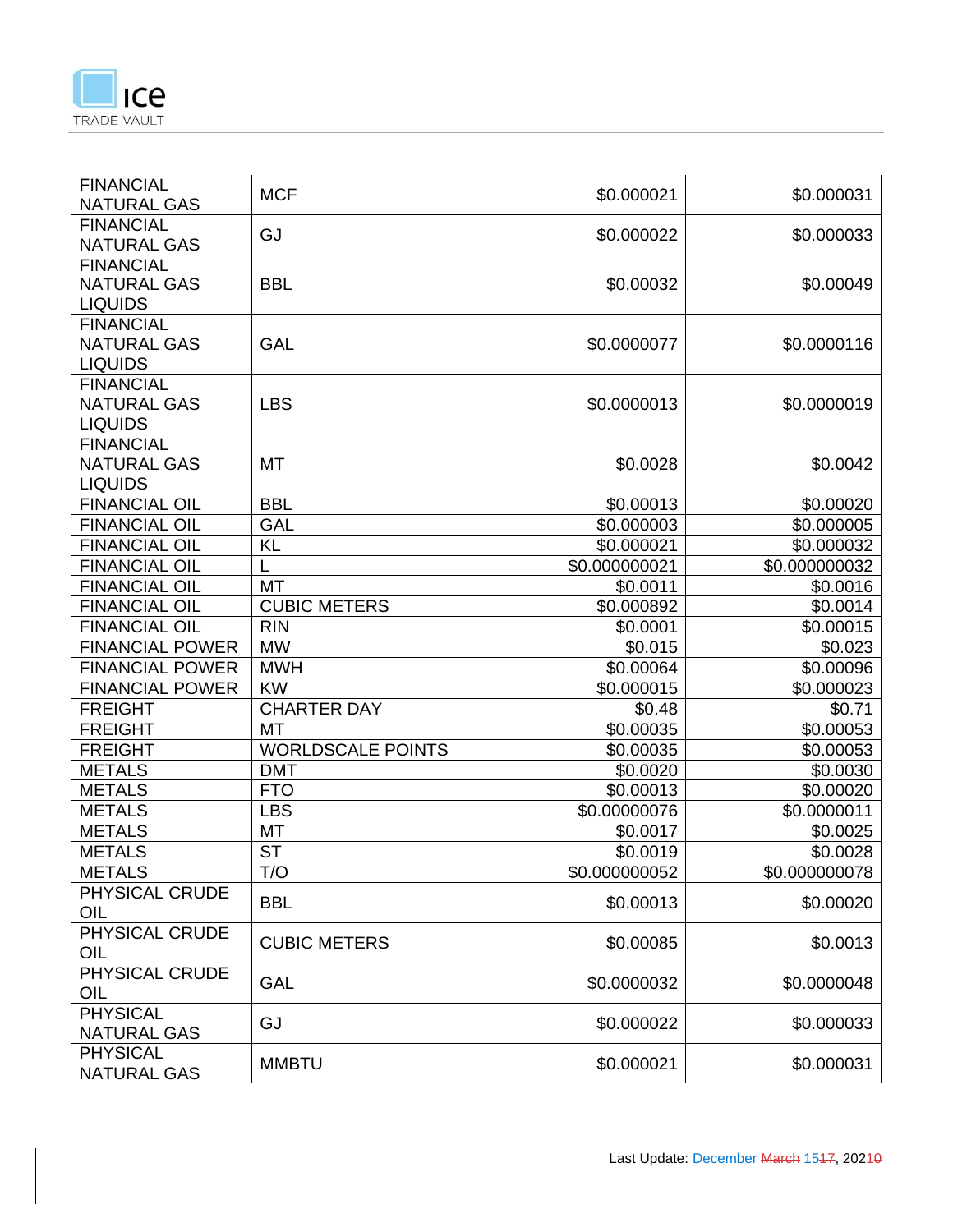

| <b>PHYSICAL</b><br><b>NATURAL GAS</b><br><b>BBL</b> | \$0.00032   | \$0.00049   |
|-----------------------------------------------------|-------------|-------------|
| <b>LIQUIDS</b>                                      |             |             |
| <b>PHYSICAL</b>                                     |             |             |
| <b>NATURAL GAS</b><br><b>CUBIC METERS</b>           | \$0.0000032 | \$0.0000048 |
| <b>LIQUIDS</b>                                      |             |             |
| <b>PHYSICAL</b>                                     |             |             |
| <b>NATURAL GAS</b><br><b>GAL</b>                    | \$0.0000077 | \$0.000012  |
| <b>LIQUIDS</b>                                      |             |             |
| <b>PHYSICAL</b>                                     |             |             |
| <b>NATURAL GAS</b><br><b>LBS</b>                    | \$0.0000013 | \$0.0000019 |
| <b>LIQUIDS</b>                                      |             |             |
| PHYSICAL POWER<br><b>MW</b>                         | \$0.023     | \$0.015     |
| PHYSICAL POWER<br><b>MWH</b>                        | \$0.00064   | \$0.00096   |
| <b>PHYSICAL</b>                                     |             |             |
| <b>REFINED</b><br><b>BBL</b>                        | \$0.00013   | \$0.00020   |
| <b>PRODUCTS</b>                                     |             |             |
| <b>PHYSICAL</b>                                     |             |             |
| <b>REFINED</b><br><b>GAL</b>                        | \$0.0000032 | \$0.0000048 |
| <b>PRODUCTS</b>                                     |             |             |
| <b>UK FINANCIAL</b><br><b>THERM</b>                 | \$0.0000021 | \$0.0000031 |
| <b>NATURAL GAS</b>                                  |             |             |
| <b>UK FINANCIAL</b><br><b>MMBTU</b>                 | \$0.0000021 | \$0.0000031 |
| <b>NATURAL GAS</b>                                  |             |             |
| <b>UK FINANCIAL</b><br><b>MWH</b>                   | \$0.00024   | \$0.00036   |
| <b>POWER</b>                                        |             |             |
| <b>UK PHYSICAL</b><br><b>THERM</b>                  | \$0.0000021 | \$0.0000031 |
| <b>NATURAL GAS</b>                                  |             |             |
| <b>UK PHYSICAL</b><br><b>MWH</b>                    | \$0.00024   | \$0.00036   |
| <b>POWER</b>                                        |             |             |
| <b>VIRTUAL</b><br><b>XBT</b>                        |             | \$0.15      |
| <b>CURRENCIES</b>                                   | \$0.10      |             |
| <b>VIRTUAL</b><br>ETH                               |             |             |
| <b>CURRENCIES</b>                                   | \$0.004     | \$0.004     |
| <b>VIRTUAL</b>                                      |             |             |
| <b>XRP</b><br><b>CURRENCIES</b>                     | \$0.0000046 | \$0.0000046 |
| <b>VIRTUAL</b>                                      |             |             |
| <b>BCH</b><br><b>CURRENCIES</b>                     | \$0.0043    | \$0.0043    |
| <b>VIRTUAL</b>                                      |             |             |
| <b>BSV</b><br><b>CURRENCIES</b>                     | \$0.002     | \$0.002     |
| <b>INDEX POINT</b><br><b>WEATHER</b>                | \$0.016     | \$0.024     |
| <b>VIRTUAL</b>                                      |             |             |
| Per Trade Fee<br><b>CURRENCIES</b>                  | \$0.25      | \$0.25      |
| <b>EXOTIC - Per Trade Fee</b><br>All                | \$16.00     | \$16.00     |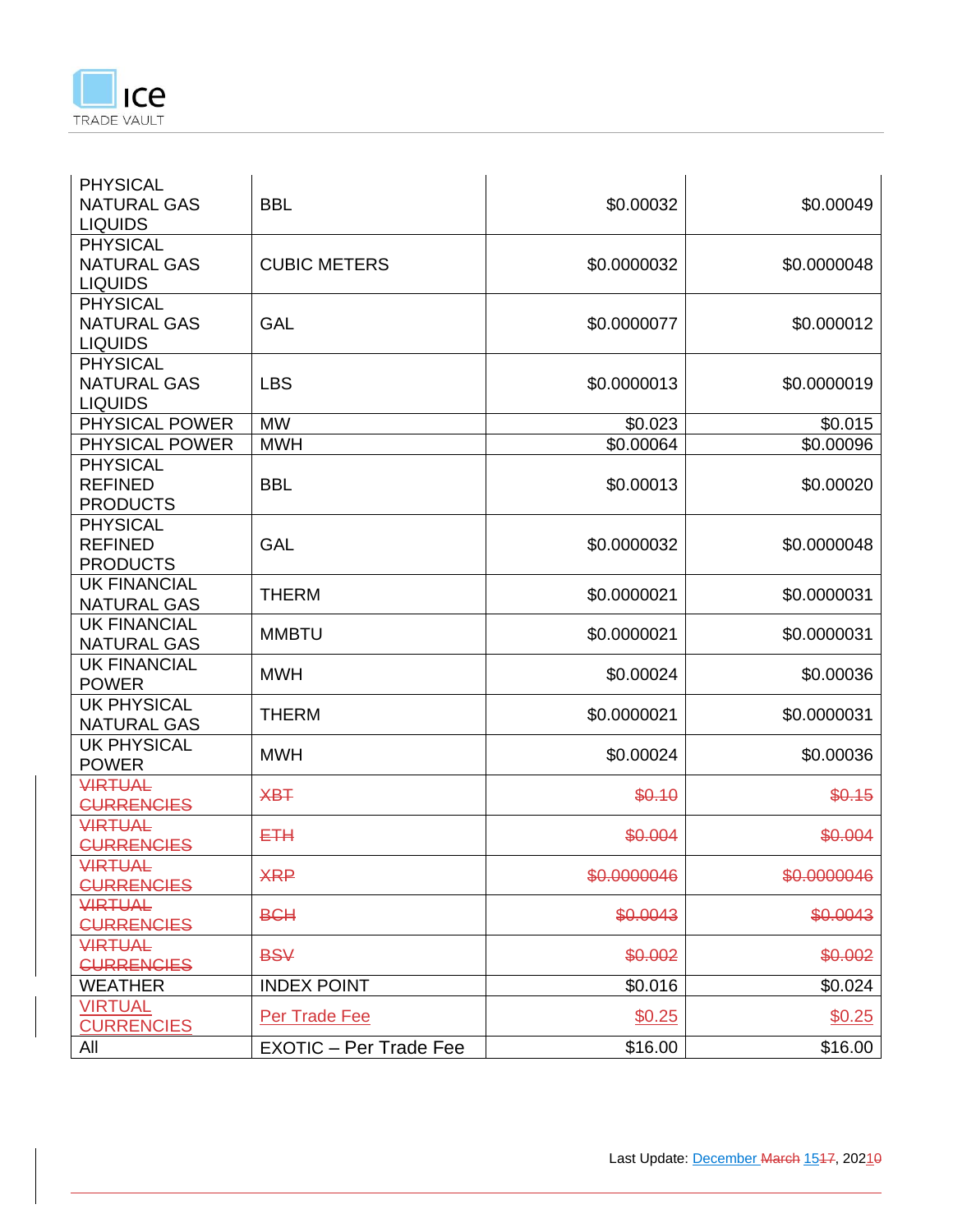

# Annex C: Repository Fees for the FX Asset Class

Set forth below are the Repository Fee Rates to be applied upon acceptance of an initial trade record in respect of Swaps in the FX Asset Class to the ICE SDR Service:

| <b>Asset Class</b> | <b>Quantity Unit/Notional Unit</b> | <b>Rate when Contract</b><br>$Type = Swap$ or<br>Forward | <b>Rate when Contract</b><br>Type = Option or<br><b>Swaption</b> |
|--------------------|------------------------------------|----------------------------------------------------------|------------------------------------------------------------------|
| <b>FX</b>          | <b>BRL</b>                         | \$0.00000014                                             | \$0.00000021                                                     |
| <b>FX</b>          | CAD                                | \$0.00000048                                             | \$0.00000072                                                     |
| <b>FX</b>          | <b>CNY</b>                         | \$0.00000014                                             | \$0.00000021                                                     |
| <b>FX</b>          | <b>EUR</b>                         | \$0.0000005                                              | \$0.00000075                                                     |
| <b>FX</b>          | <b>GBP</b>                         | \$0.00000069                                             | \$0.0000001                                                      |
| <b>FX</b>          | USD                                | \$0.00000045                                             | \$0.00000068                                                     |